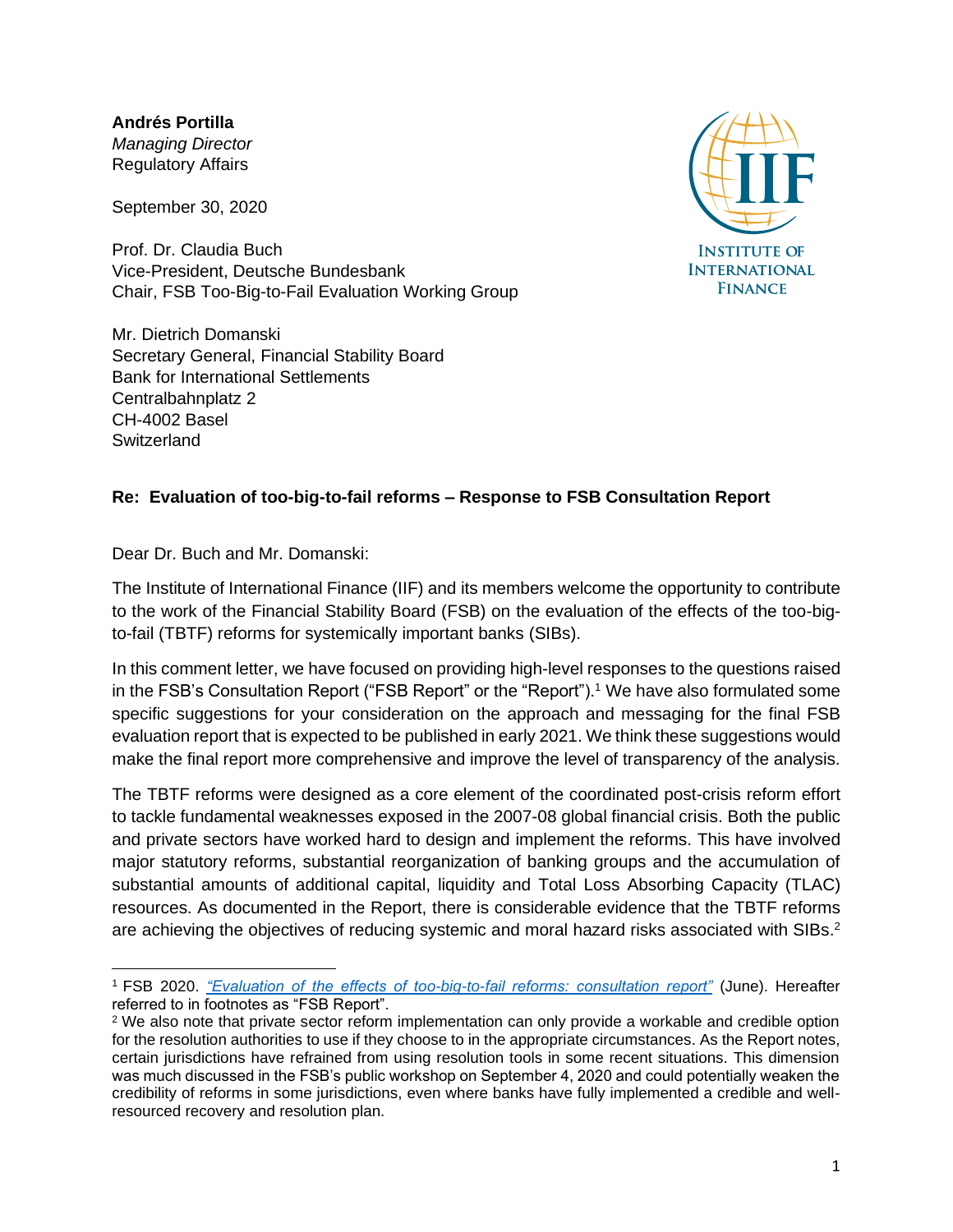However, IIF members believe that the Report has been unduly cautious in recognizing the tremendous progress that has occurred, especially in the G-SIB sector.

We also agree with many of the points made in the Report about the direction of further work, including continuing to maintain and increase the resilience, recovery and resolvability of central counterparties (CCPs), and monitoring the risks arising from a shift in credit intermediation to nonbank financial intermediaries (NBFIs). However, we take issue with certain conclusions which we ask the FSB to reconsider when formulating conclusions in the final report. Specifically:

- We disagree with the strength of the conclusions regarding market fragmentation and ringfencing, and recommend that the final report encourages continued dedicated monitoring and analysis of market fragmentation as a priority at the FSB and global standard setter level.
- We suggest that the FSB considers including a discussion of the G-SIB buffer framework that takes account of the progress on developing resolution tools and the reduction in systemic risk in the banking system.
- We suggest the FSB's conclusions should be revised to recognize the major reductions in the "practical complexity" of G-SIBs – i.e. complexity that could impede resolution or recovery actions.
- We support more specific commentary around where further action is needed by public sector authorities to unlock the full benefits of the TBTF reforms.
- We think that the FSB's social cost-benefit analysis of the TBTF reforms ought to take a more comprehensive view of the social costs.

The key points of our response are summarized on pages 3-6. The response then follows according to a thematic structure, in the order of the key points. We have indicated in bold text throughout where particular comments relate to the consultation questions in the FSB Report. In response to the FSB's specific request in consultation question 5, we have provided some preliminary observations about financial stability during the ongoing COVID-19 crisis that are relevant to the TBTF evaluation (see Box 1 on pages 25-27).

The IIF appreciates the FSB's openness to engage with stakeholders throughout the process. We remain committed to active participation in the evaluation and look forward to engaging further with you on this topic. If you have any questions, please contact me [\(aportilla@iif.com\)](mailto:aportilla@iif.com) or Katie Rismanchi [\(krismanchi@iif.com\)](mailto:krismanchi@iif.com).

Sincerely,

Andrés Portilla Managing Director, Regulatory Affairs Institute of International Finance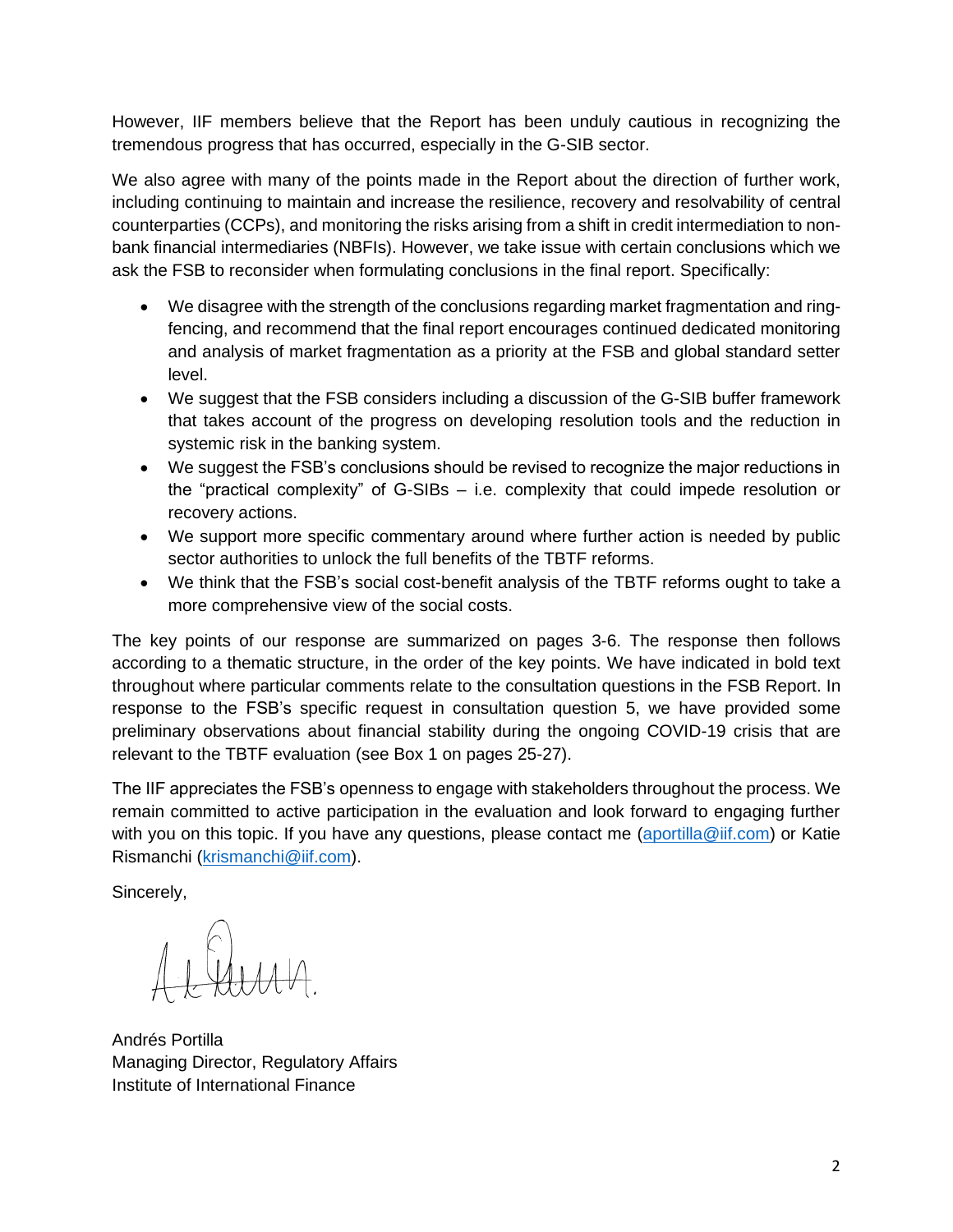### **Summary of Key Points**

**Overall, IIF members welcome many of the Report's messages and findings, particularly in terms of the benefits of the TBTF reforms.**

- The TBTF reforms are a considerable achievement and a core element of the coordinated post-crisis drive to tackle fundamental weaknesses exposed in the 2007-08 global financial crisis. We believe the overall framework was innovative and valuable. Both the public and private sectors have worked hard and effectively to implement the reforms.
- As documented in the FSB Report, there is considerable evidence that TBTF reforms are achieving the objectives of reducing the systemic and moral hazard risks associated with SIBs, particularly in jurisdictions that are home to G-SIBs. We support the FSB's finding that "*progress [on resolution reforms] is most evident for G-SIB home and material host jurisdictions",* <sup>3</sup> based in part on our members' understanding of the significant restructurings that have occurred within their banks, and the large resources that have been deployed to assure credibility.

**The Industry agrees with the FSB on the importance of transparency around progress on the TBTF reforms and the evaluation of progress. The FSB Report could itself be more transparent in the presentation of certain country-level results, which is important if the FSB's evaluation is to encourage well-targeted follow up work.**

− In particular, the Report should be more specific in the presentation of certain country-level results, acknowledging and discussing the structural differences between jurisdictions such as whether they are home supervisor to one or more G-SIBs. Enhancing transparency in this way could further incentivize progress on resolution where more work is still needed.

**We think the Terms of Reference should have included an evaluation of the BCBS methodology regarding the systemic importance of G-SIBs as that framework is an intrinsic part of the TBTF reforms. <sup>4</sup> A review and update of the methodology and framework is necessary, given the reduction in systemic risk and progress on resolvability over the last decade.** 

- It may be appropriate to update the systemic capital buffers to account for the reduction in the systemic risk posed by G-SIBs and improved resolvability.
- − We would encourage the BCBS and the FSB to consider the impact of the suite of postcrisis reforms and the credibility and progress of resolution planning in future reviews of the G-SIB framework. This could also be considered as part of a broader, holistic review of the Basel III buffer framework in light of experience during the COVID-19 crisis.

**As the IIF has long advocated, the full benefits of reform will only be unlocked if the authorities implement them in a cooperative manner, with as much transparency as possible. It would be helpful for the final report to lead to recommendations and enhanced monitoring in this area.**

<sup>3</sup> FSB Report. Page 104.

<sup>4</sup> However, this was not scoped into the FSB 2019. *["Evaluation of too-big-to-fail reforms -](https://www.fsb.org/wp-content/uploads/P230519.pdf) Summary Terms [of Reference"](https://www.fsb.org/wp-content/uploads/P230519.pdf)* (May). Hereafter referred to as "Terms of Reference".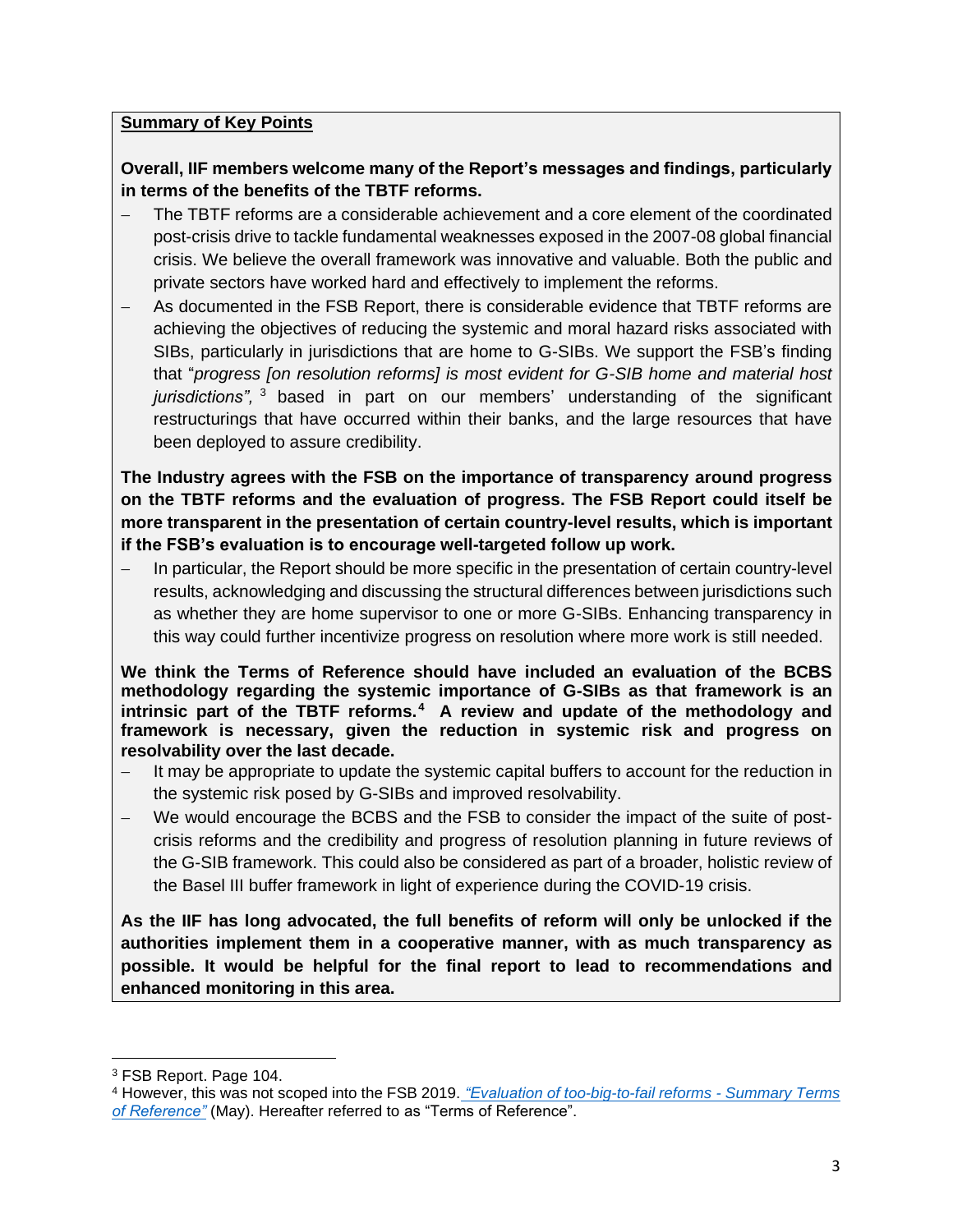- In the final report as well as in future work, we would encourage the FSB to evaluate progress on going-concern cross-border coordination and cooperation, as well the practical preparedness for any future resolution scenarios.
- For example, further work should evaluate cross-border aspects in resolution planning including information-sharing in supervisory colleges and Crisis Management Groups (CMGs). It should also address the distribution of internal TLAC and other critical resources like capital and liquidity and examine how restrictions on resource mobility between entities could impact group resilience.
- The FSB should evaluate regulators' preparedness and ability to use their new powers and mechanisms in a cross-border resolution situation, and make recommendations for further progress.
- − Other aspects of cross-border cooperation between authorities that could be improved include:
	- mutual recognition between jurisdictions of their respective resolution actions and powers;
	- further international harmonization, clarity and commitment from public sector authorities regarding access to temporary liquidity support during resolution; and
	- greater transparency by resolution authorities regarding their policies to the broader public and, as appropriate, to individual banks as a helpful mechanism to encourage progress.

**The Report's discussion of complexity relies largely on the number of subsidiaries owned by a G-SIB, which is a crude measure that ignores important features of the resolution framework**. **We believe the FSB's conclusions should be revised to recognize the major reductions in the "practical complexity" of G-SIBs – i.e. complexity that could impede resolution or recovery actions.**

Bank complexity was a significant problem in the global financial crisis and adversely affected the resolution of several failing banks. The Recovery and Resolution Planning (RRP) process has provided a powerful spur to address these concerns with a focus on resolution groups, recovery planning, entity management, clean holding companies, and the ISDA stay protocol. These changes have increased subsidiary counts in some areas (e.g. via clean holding companies or intermediate holding companies) but, overall, they have dramatically reduced *practical* complexity. These changes have provided supervisors with practical alternatives to the frustrating choices they faced in the global financial crisis.

**The Report's Executive Summary takes a relatively strong position on market fragmentation, but there is little evidence advanced in support of this position beyond an outline of the key concepts. The discussion focusses narrowly on internal TLAC (and separately on cross-border credit) and does not explore other elements of fragmentation. We believe this is inconsistent with the broader FSB and IOSCO efforts to better understand and address fragmentation.** 

− The FSB evaluation team did not see evidence of the effects of internal TLAC, but it is intrinsically difficult to garner sufficient external data on internal structure issues (absent extreme events like the premature failure of a G-SIB). Many of our members, who have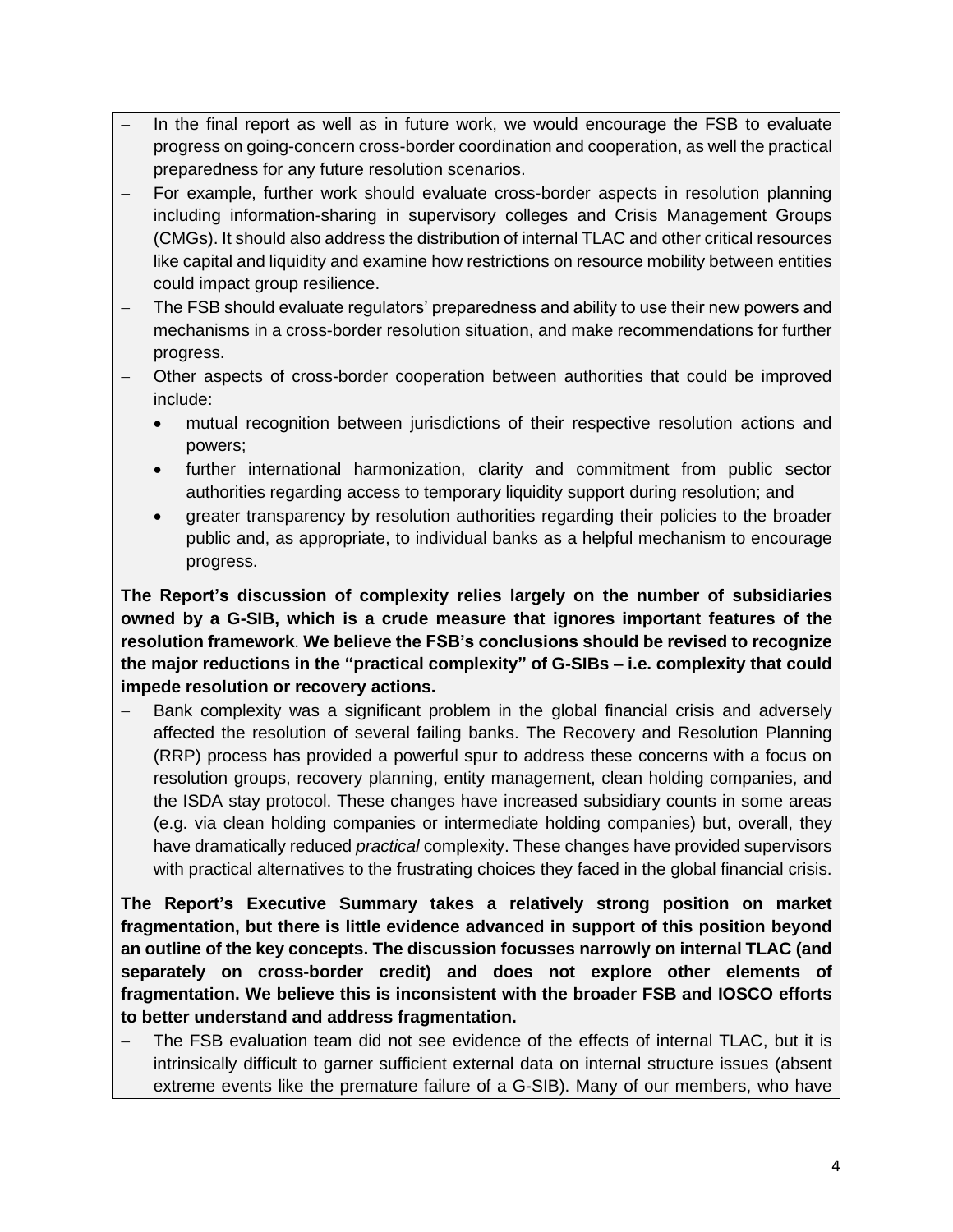deep knowledge of how these issues are affecting their firms, believe that internal structural constraints pose significant issues. The FSB and IOSCO acknowledged some of the issues in their separate 2019 reports.<sup>5</sup>

The industry considers that there is a need to develop an improved global consensus among regulators and with the FSB on resource allocation between home and host authorities in relation to internal TLAC, capital and liquidity to achieve a better balance between host certainty and home flexibility. Given this, we would strongly recommend that the Report refrain from premature conclusions and, instead, encourage continued dedicated monitoring and analysis of market fragmentation as a priority at the FSB and global standard setter level.

## **We suggest that the final Report takes a broader view of the cost-benefit analysis to account for the full social costs of the TBTF reforms which, combined with other related post-crisis reforms, have been material.**

- The FSB analysis measures the benefits of the additional capital required on account of the TBTF reforms as a less than 10% increase in the average CET1 ratio from 7% to 7.59%, where the 7% starting point is the Pillar 1 CET1 capital requirement for a non-G-SIB. However, Basel monitoring data show that the largest internationally active banks globally now have nearly twice as much CET1 capital resource as in 2011, partly driven by changes in capital requirements and much tougher risk-weighted asset (RWA) measurement. To accurately measure the marginal benefit of the additional capital raised by SIBs due to the TBTF reforms, it would be necessary to measure the marginal increase in capital from a much higher level of CET1 on a consistent basis. The analysis of the net social benefits of the TBTF reforms is strongly influenced by the CET1 starting point, and therefore should use a baseline that is more consistent with actual capital levels today.
- The cost-benefit analysis does not account for shifts in the regulatory perimeter; it does not directly account for potentially higher risks from NBFIs as an indirect consequence of the TBTF reforms on banks, although it does account for increased lending by NBFIs to discount the social costs of the reforms. This asymmetry in the analysis should in our view be corrected.
- − The FSB analysis of social costs focuses largely on credit provision, but banks provide several other economic services. For example, large banks play a key role in capital formation and market making; the social cost of disruptions to this area can be important, as manifested in the March/April 2020 market disruptions following the COVID-19 shock. Market liquidity is not discussed at all in the FSB's Report, even though the topic has received considerable attention in the literature and by regulatory authorities over recent years.
- The Report excludes the possibility that low profitability for major firms in the banking industry can generate social costs if it impairs sustainable capital generation or lowers the franchise value to absorb shocks. Structural low profitability can also result in withdrawal from certain activities that are particularly hit by reforms.

<sup>5</sup> FSB 2019. *["FSB Report on Market Fragmentation"](https://www.fsb.org/wp-content/uploads/P040619-2.pdf)* (June). Hereafter referred to in footnotes as "FSB 2019 (June)". IOSCO 2019. *["Market Fragmentation & Cross-border Regulation"](https://www.iosco.org/library/pubdocs/pdf/IOSCOPD629.pdf)* (June). Hereafter referred to in footnotes as "IOSCO 2019 (June)".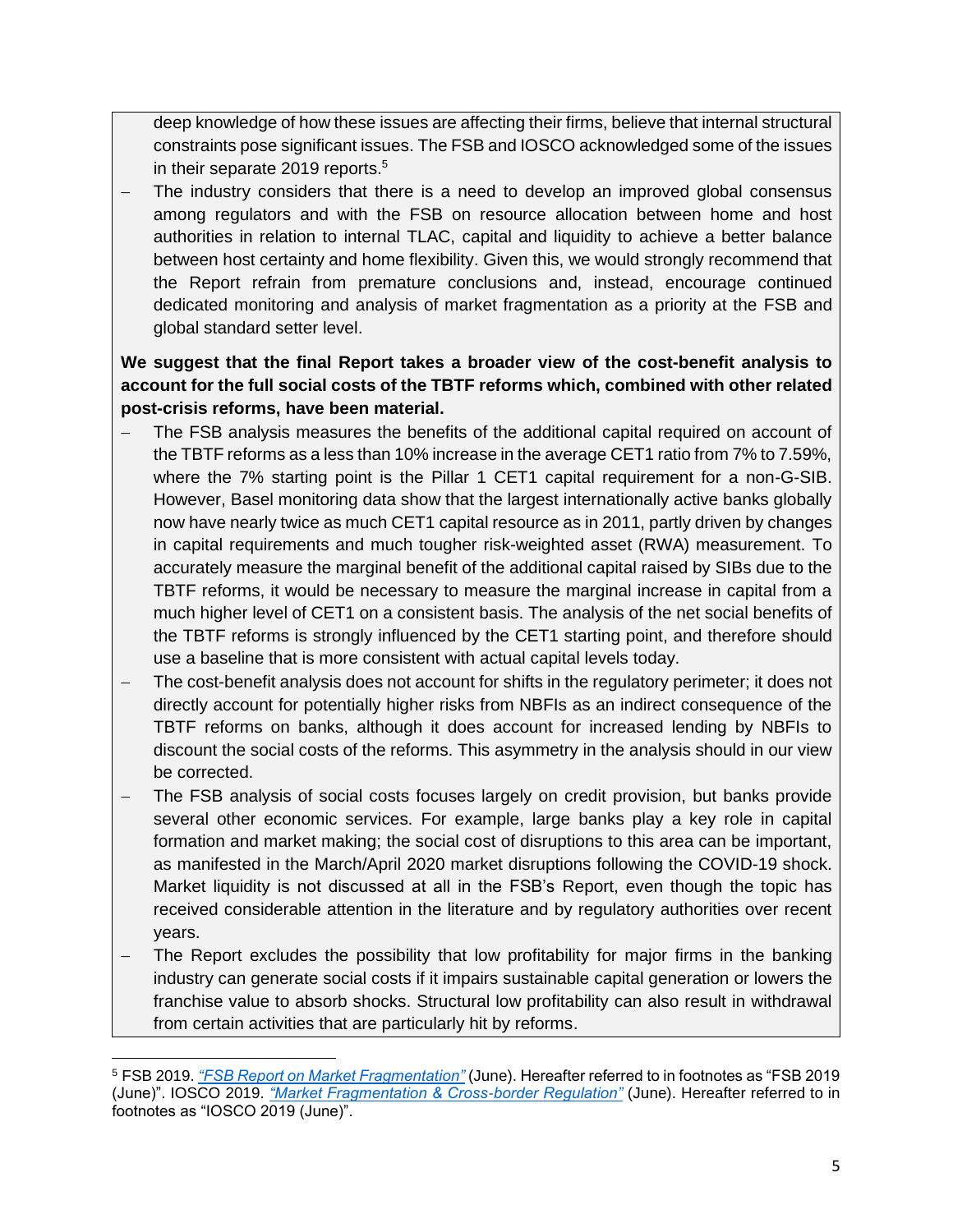Taking a broader view in the cost-benefit analysis – looking at all the evidence and indicators – the social costs of the TBTF reforms (combined with other related post-crisis reforms) have been material.

**We request that the FSB consider the points outlined in this response when finalizing the overall conclusions of the evaluation, and when drawing up the forward agenda of the FSB and global standard setting bodies.** We think priorities for the forward agenda should include the following topics, many of which are either already underway or planned by the FSB or otherwise indicated as important in the FSB's Report and other recent publications.

# **As indicated in the Report or planned by the FSB**:

- − Ongoing implementation and evaluation to make progress on going-concern cross-border coordination and cooperation and practical preparedness for any future resolution scenarios.
- − Work by authorities on operational continuity and access to financial market infrastructures (FMIs) in resolution.
- − Continuing review of the financial stability implications of a shift in credit intermediation to NBFIs and work on a mapping exercise to understand the critical connections between the banking and non-bank sectors.
- − A holistic review of the market turmoil after the COVID-19 shock, which is expected to be presented to G20 leaders by November 2020.<sup>6</sup>

### **Already underway at FSB:**

- − Work to complete CCP resilience, recovery and resolution policy.
- − Continued investigation into the causes of, and ways to address, market fragmentation including that which relates to internal TLAC, capital and liquidity.

# **Additional suggestions for the forward agenda:**

- A holistic review of the design and calibration of the G-SIB buffer framework, for example as part of the Basel Committee's recently announced evaluation of its post-crisis reforms.<sup>7</sup>
- − An investigation into the impact of the suite of post-crisis and TBTF reforms on market liquidity.

**Finally, in response to the specific request in the FSB Report, we also provide some preliminary observations about financial stability during the ongoing COVID-19 crisis which are relevant to the TBTF evaluation** – refer to Box 1 (pages 25-27).

<sup>&</sup>lt;sup>6</sup> As remarked by Secretary General Domanski during a virtual FSB workshop on the TBTF reforms (September 4, 2020). Also see FSB 2020. *["FSB sets](https://www.fsb.org/2020/07/fsb-sets-out-action-to-maintain-financial-stability-during-covid/) out action to maintain financial stability during COVID"* (July): "*By the G20 Summit this November, the FSB will carry out a holistic review of the market turmoil in March."*

<sup>7</sup> BCBS 2020. "*Basel Committee approves annual G-SIBs [assessment, updates workplan to evaluate post](https://www.bis.org/press/p200925.htm)[crisis reforms.](https://www.bis.org/press/p200925.htm)*" Press release (September 25).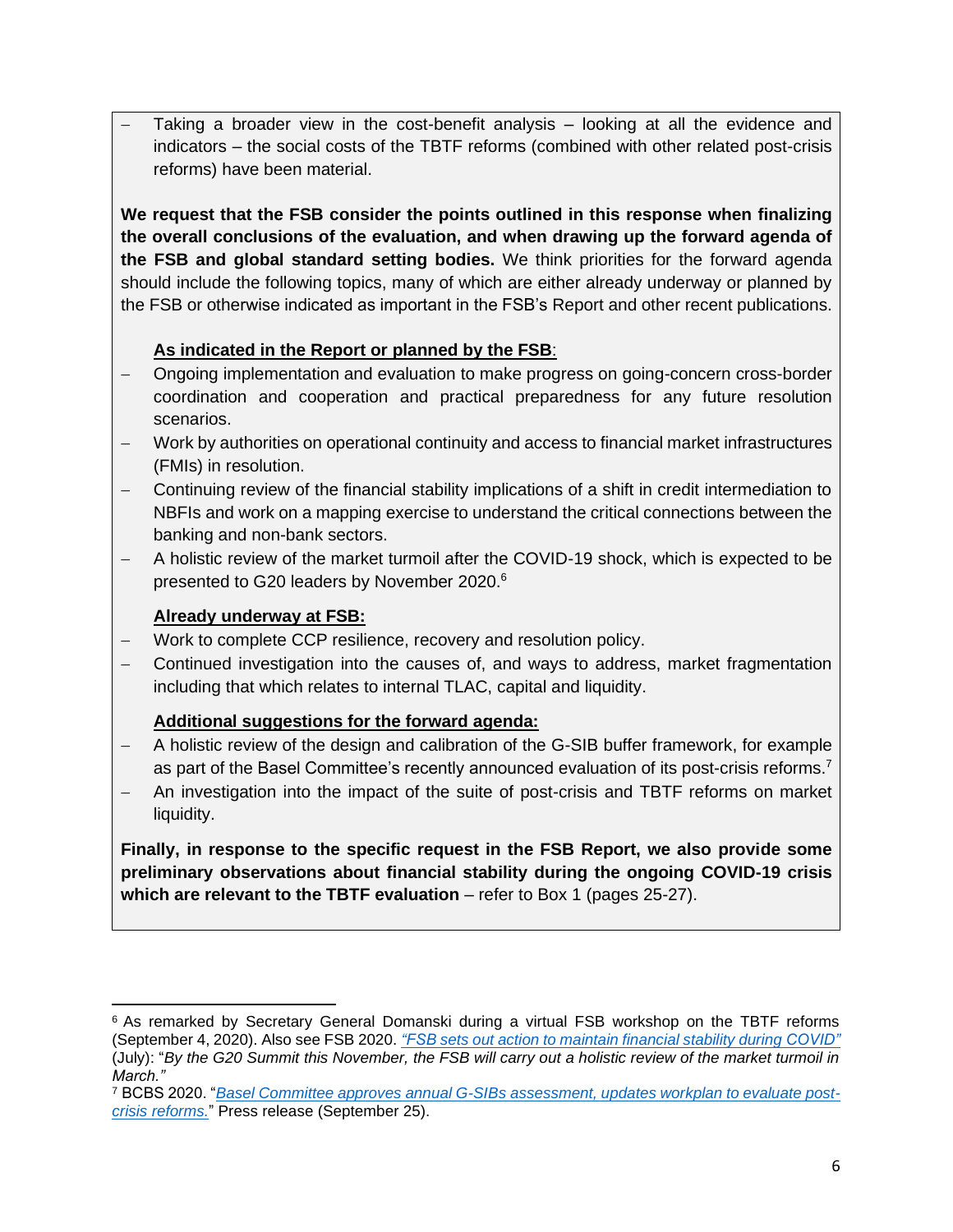### **\*The following section relates to Questions 1, 2, 3, 8, 9 and 10 in the Report. 8**

### **Overall, IIF members welcome many of the Report's messages and findings, particularly in terms of the benefits of the TBTF reforms.**

The TBTF reforms are a considerable achievement and a core element of the coordinated postcrisis drive to tackle fundamental weaknesses exposed in the 2007-08 global financial crisis. These reforms were innovative and valuable; both the public and private sectors have worked hard and effectively to implement the reforms. Overall, SIBs have responded to the reforms as intended, and are much more resilient and less interconnected with each other than during the global financial crisis.

Global SIBs (G-SIBs) and domestic SIBs (D-SIBs) have overhauled their balance sheets, changed their legal structures, updated their risk management, governance and remuneration approaches and, in some cases, changed their entire business models since the crisis. SIBs have built much larger bases of high-quality capital; increased resilience to short-term and long-term funding risks; issued TLAC debt instruments that can be bailed-in to provide loss absorbency in a resolution; significantly increased the amount of central clearing of derivatives and agreed to a new ISDA Protocol to prevent disruptive derivative unwinds; and prepared credible recovery and resolution plans with their regulatory authorities, which have been refined over time.

In 2019 H1, Common Equity Tier 1 (CET1) capital at the largest internationally active banks globally was nearly double the level it was in 2011 H1,<sup>9</sup> representing a EUR 1.9 trillion increase in CET1 resources.<sup>10</sup> Similarly, liquidity as measured by the liquidity coverage ratio (LCR) has increased from 122% in 2012 H1 to 137% in 2019 H1 driven by significant increases in highquality liquid assets, which were 25% higher in 2019 H1 than in 2012 for the largest banks globally and even higher compared to before the global financial crisis.<sup>11</sup> In aggregate, SIBs have generally taken steps to meet capital and liquidity standards ahead of official timelines and are on track to do the same with TLAC. As the Report states *"G-SIBs in advanced economies already meet the 2019 transitional TLAC requirements and are well on the way to meeting final requirements in force from 2022."* <sup>12</sup>

As documented in the FSB Report, there is considerable evidence that TBTF reforms are achieving the objectives of reducing systemic and moral hazard risks traditionally associated with SIBs. This is particularly the case in jurisdictions that are home to G-SIBs: the FSB finds a statistically significant negative relationship between a country's resolution reform index ("RRI") value and the measured TBTF premium, and also comments that "*progress [on resolution reforms] is most evident for G-SIB home and material host jurisdictions"*. <sup>13</sup> Systemic risks from

<sup>8</sup> FSB Report. Pages 2-3.

<sup>&</sup>lt;sup>9</sup> 97.8% higher.

<sup>10</sup> BCBS 2020. *["Basel III Monitoring Report"](https://www.bis.org/bcbs/publ/d500.pdf)* (April). Page 133 Table C.25.

<sup>11</sup> Ibid. Page 176 Table C.89 and page 179 Table C.92. Longer dated series are not consistently available in all jurisdictions however, to give an example from one major market, U.S. Federal Reserve data shows that the share of liquid assets in total assets has more than doubled for U.S. banks relative to levels before the global financial crisis (see Figure 2 in [here\)](https://www.federalreserve.gov/publications/files/202005-supervision-and-regulation-report.pdf).

<sup>12</sup> FSB Report. Page 5.

<sup>13</sup> Ibid. Page 104.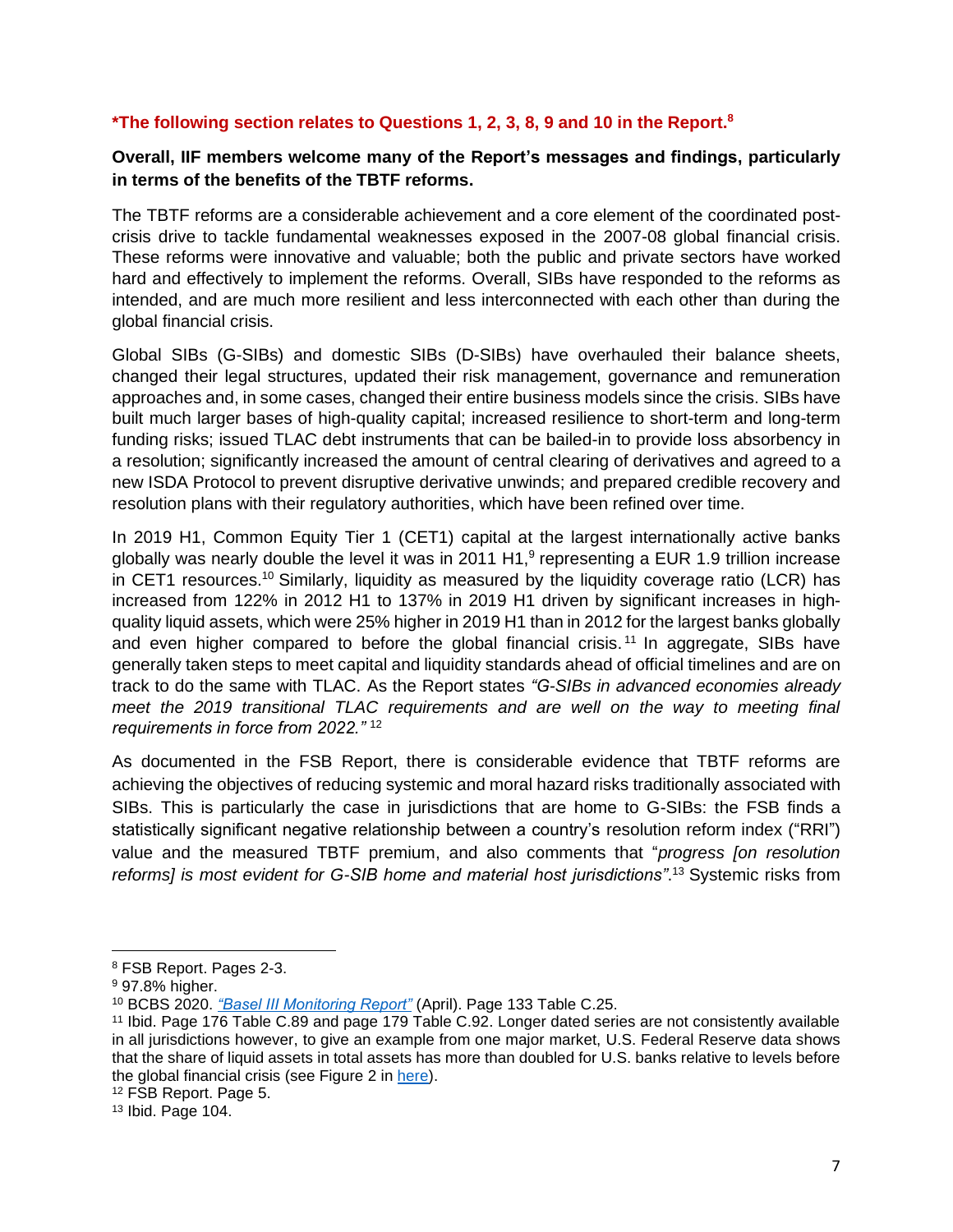the banking sector have significantly declined, as the FSB's analysis demonstrates<sup>14</sup> (e.g. looking at indicators in the G/D-SIB frameworks, market-based measures and the wider literature<sup>15</sup>). There is evidence that implicit funding subsidies for SIBs have fallen significantly and may have gone away (see Annex for further discussion about TBTF funding subsidies).

### *Transparency in the presentation of the FSB's findings*

**The Industry agrees with the FSB on the importance of transparency around progress on the TBTF reforms and the evaluation of progress. The Report could itself be more transparent in the presentation of certain country-level results. Greater transparency in the Report on these aspects is important if the FSB's evaluation is to encourage welltargeted follow up work.**

When discussing progress towards ending TBTF, it is important to differentiate between progress on implementation in different countries. We observe the bi-modal distribution of the FSB's RRI: it demonstrates that jurisdictions that are home to the world's G-SIBs are almost entirely achieving a high RRI already (see Figure 1). The Report does find a statistically significant negative relationship between a country's RRI value and the TBTF premium, indicating that *"material progress in resolution reforms can lower the subsidies".<sup>16</sup>* (The RRI is helpful and interesting in this regard, although it is a simple measure that misses aspects that would ultimately affect the credibility of resolution across countries.<sup>17</sup>) However, the Report does not disclose country names when presenting country-level analysis about the post-crisis change in the TBTF premium.<sup>18</sup>

Notwithstanding that much of the numerical analysis is done on a cross-country basis for statistical purposes, the Report should be more specific in the presentation of certain countrylevel results, acknowledging and discussing the structural differences between jurisdictions such as whether they are the home supervisor to one or more G-SIBs. This would allow readers to draw clearer observations on the degree of progress for the most systemically important institutions and their home supervisory/resolution authorities.<sup>19</sup> Enhancing transparency in this way could further incentivize progress on resolution where more work is still needed.

<sup>14</sup> FSB Report, Technical Appendix (Hereafter referred to in footnotes as "Technical Appendix"). Page 241: *"Our findings suggest that the reforms implemented in the years after 2011 have changed the structural relation between idiosyncratic banking shocks and the dynamics of the real economy. Prior to the reforms the economy was vulnerable to these banking shocks: they explained a non-negligible share of the variation of the real economy. Since the reforms, the macro economy seems to be shielded from idiosyncratic banking shocks."* And Technical Appendix. Page 266: *"The findings suggest that the TBTF reforms have been associated with a reduction in G-SIBs' systemic risks."* 

<sup>&</sup>lt;sup>15</sup> Any individual source or metric has its own limitations, hence the importance of examining a range of evidence.

<sup>16</sup> Technical Appendix. Page 135.

<sup>&</sup>lt;sup>17</sup> Such as differences in available banking system capital and TLAC resources, differences in transparency around firm specific TLAC requirements and resources, actual preparedness of firms in the jurisdiction. <sup>18</sup> Technical Appendix. Section 3.7.3 and Figure 3.7.2.

<sup>&</sup>lt;sup>19</sup> A related specific observation is that the Report does not consider data from the U.S. bond market, which is generally considered the largest in the world. The US market has been subject to considerable research in recent years. For example, see U.S. Government Accountability Office 2014. *["Large Bank Holding](https://www.gao.gov/assets/670/665162.pdf)  [Companies"](https://www.gao.gov/assets/670/665162.pdf)* (July) and a more recent review by Duffie et al. 2018. *["The Decline of Too Big to Fail"](https://www.darrellduffie.com/uploads/pubs/BerndtDuffieZhuTBTF.pdf)*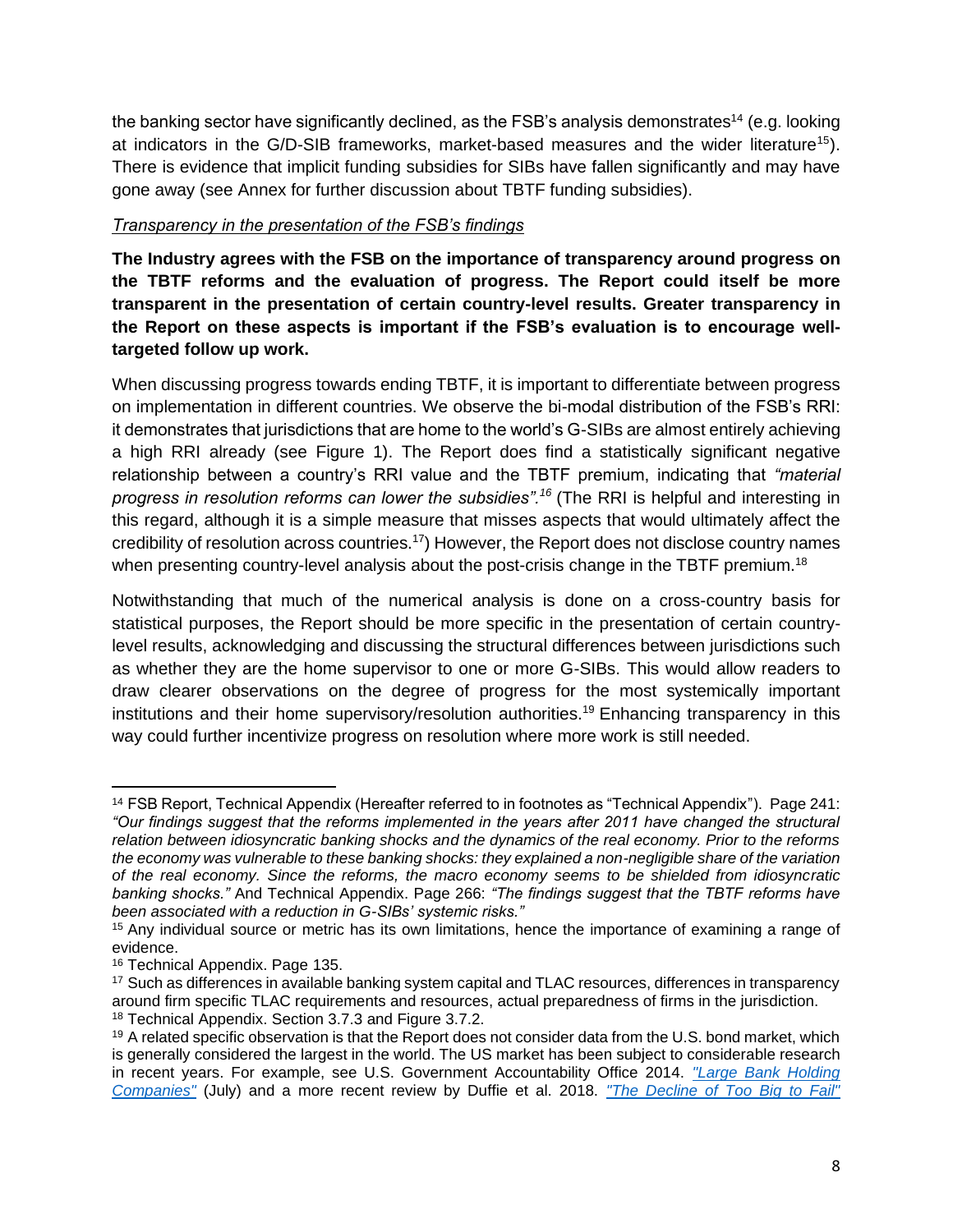

*Source: FSB Report "Resolution Reform Index" (RRI). RRI values can range from 0 (no implementation) to 1 (full implementation). The RRI is produced between 2010 and 2019 for 24 FSB jurisdictions – Figure 1 shows the 2019 cross-sectional values (left axis) and the number of banks designated as G-SIBs per country in 2019 (right axis).*

# **\*The following section relates to Questions 10 and 11 in the Report.**

### *Scope of the TBTF evaluation*

**In terms of scope, we think this evaluation should have included the BCBS methodology and framework for assessing systemic importance of G-SIBs as these were an intrinsic part of the TBTF reforms. However, these were not scoped into the FSB's Terms of Reference. A future review and update of the methodology and framework is necessary, taking account of the reductions in systemic risk and progress on resolvability over the last decade.** 

The industry considers these to be important design features of the TBTF framework and our members consider there to be some issues with the G-SIB methodology that diminish how useful it is as a dynamic systemic risk measurement tool, as set out in our 2017 response to the BCBS consultative document.<sup>20</sup> The COVID-19 crisis has revealed new challenges related to the G-SIB

<sup>(</sup>December). These analyses provided more robust conclusions about the U.S. market than the FSB Report. Moreover, the US benchmarks could also be useful in terms of read-across analysis to other jurisdictions, in terms of credit spread differentials and relationships to other markets.

<sup>20</sup> IIF 2017. *["Comments on Basel Committee's Consultative Document on Global Systemically Important](https://www.iif.com/portals/0/Files/private/32370132_iif_comments_on_bcbs_cd_on_global_systemically_important_banks_-_revised_assessment_framework.pdf)  Banks – [Revised Assessment Framework"](https://www.iif.com/portals/0/Files/private/32370132_iif_comments_on_bcbs_cd_on_global_systemically_important_banks_-_revised_assessment_framework.pdf)* (June).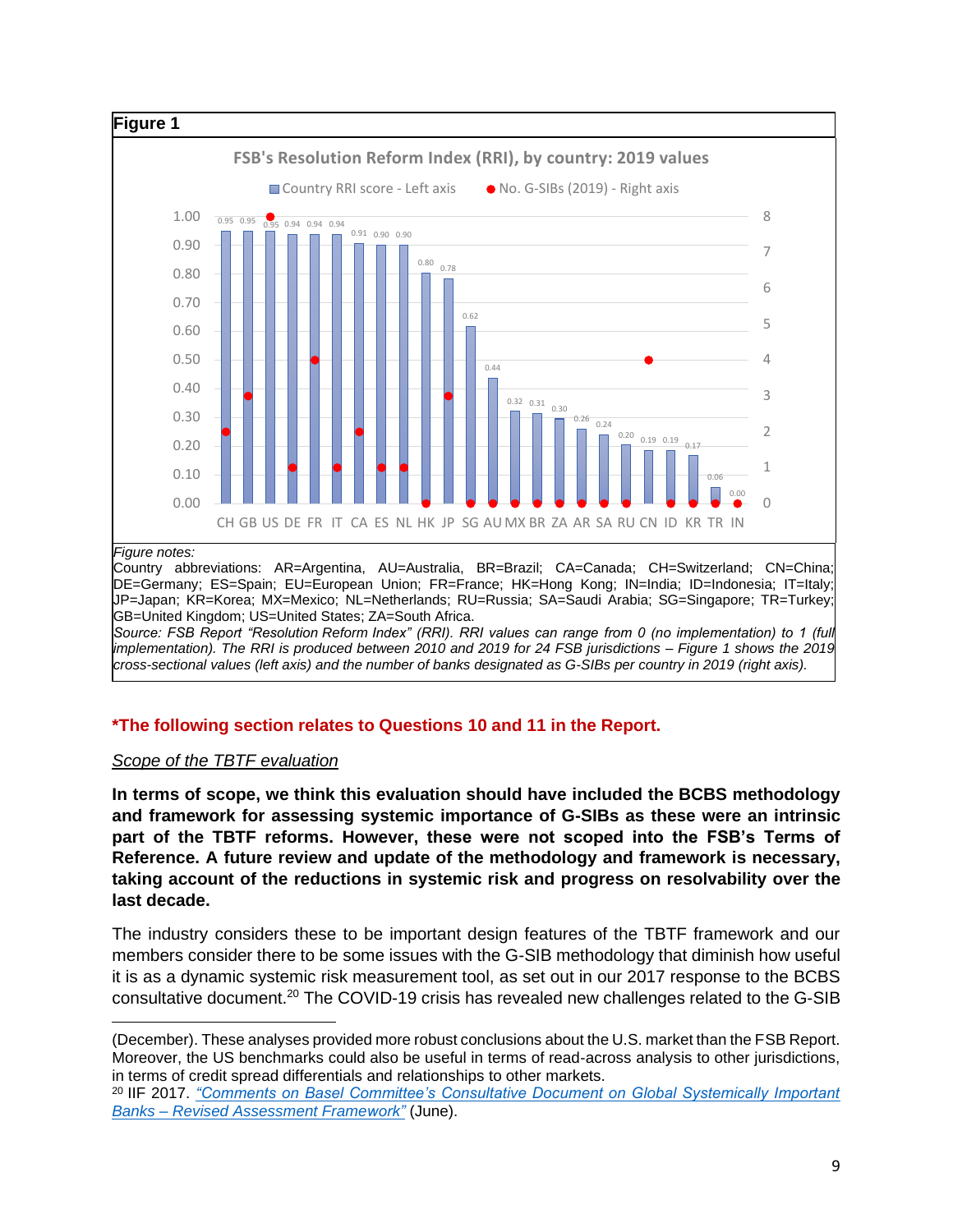methodology and framework. For example, significant quantitative easing and other measures taken by the authorities to support the economy can lead to an increase in central bank reserves and, thereby, pressure on banks due to the leverage exposure constraint. All else equal, this would increase G-SIB scores for those banks that play an active supporting role through the crisis, even though they are contributing to a reduction in financial stability risks. For further discussion of issues posed by the G-SIB buffer framework during the COVID-19 crisis see 'COVID-19 Box 1'.

Further, it may be appropriate to update the systemic capital buffers to account for the reduction in the systemic risk posed by G-SIBs and improved resolvability. From the BCBS 2017 consultative document on the review of the G-SIB methodology: "*The G-SIB assessment methodology measures the impact that the distress or failure of an individual firm could have on the global financial system and real economy, rather than the risk that an individual bank could experience distress or fail. This assessment can be thought of as a global, system-wide, lossgiven-default (LGD) measure for banks. The G-SIB capital surcharge is then used to reduce the ex ante risk of failure.* … [Footnoted] *Although it can be argued that resolution schemes can reduce ex ante the system-wide LGD by reducing moral hazard, measures that improve resolvability were not considered in the review of the G-SIB framework since resolutions schemes are a matter of jurisdictional discretion and cannot be influenced by the banks' management.*" 21 The FSB has itself published analysis showing that TLAC requirements reduce the probability of default and macroeconomic cost of a crisis in the case of G-SIB failure, and accounted for these benefits in the cost-benefit analysis for introducing TLAC requirements.<sup>22</sup>

The FSB Report shows that systemic and moral hazard risks from G-SIBs have been significantly reduced, meaning that the externalities posed by G-SIBs are now significantly lower than before the implementation of the TBTF reforms. Given that the original rationale for introducing G-SIB buffers was to address *"the negative externalities associated with institutions that are perceived as not being allowed to fail due to their size, interconnectedness, complexity, lack of*  substitutability or global scope<sup>-23</sup>, it is important to re-evaluate the G-SIB buffer framework and calibration given the evident progress in reducing TBTF over the past decade. While not in scope of the 2017 BCBS review of the G-SIB methodology, some significant central bank studies<sup>24</sup> in recent years have sought to measure the appropriate level of capital for major banks accounting for interlinkages between going-concern capital, liquidity requirements,<sup>25</sup> TLAC and recovery and resolution planning.

<sup>21</sup> BCBS 2017. *["Global Systemically Important Banks –](https://www.bis.org/bcbs/publ/d402.pdf) Revised Assessment Framework"* (March). Principle 1 and footnote 6.

<sup>22</sup> BIS 2015. *["Assessing the economic costs and benefits of TLAC implementation"](https://www.bis.org/publ/othp24.pdf)* (November).

<sup>23</sup> BCBS 2011. *["Global systemically important banks: assessment methodology and the additional loss](https://www.bis.org/publ/bcbs207.pdf)  [absorbency requirement: Rules](https://www.bis.org/publ/bcbs207.pdf) text."* (November). Page 1.

<sup>24</sup> Brooke et al. 2015. *["Measuring the Macroeconomic Costs and Benefits of Higher UK Bank Capital](https://www.bankofengland.co.uk/financial-stability-paper/2015/measuring-the-macroeconomic-costs-and-benefits-of-higher-uk-bank-capital-requirements)  [Requirements"](https://www.bankofengland.co.uk/financial-stability-paper/2015/measuring-the-macroeconomic-costs-and-benefits-of-higher-uk-bank-capital-requirements)* (December). Bank of England Financial Stability Paper No. 35; Fender and Lewrick 2016. *["Adding It All Up: The Macroeconomic Impact of Basel III and Outstanding Reform Issues"](https://www.bis.org/publ/work591.htm)* (November). BIS Working Paper No. 591; and Firestone et al. 2017. *["An Empirical Assessment of the Costs and Benefits](https://www.federalreserve.gov/econres/feds/files/2017034pap.pdf)  [of Bank Capital in The U.S."](https://www.federalreserve.gov/econres/feds/files/2017034pap.pdf)* (March). FRB Finance and Economics Discussion Series 2017-034.

 $25$  For an analysis of the impact of LCR requirements on G-SIB scores using data for U.S. banks, see Covas and Lindgren 2018. *["Estimating How Basel III Liquidity Requirements Should Affect a GSIB Surcharge"](https://bpi.com/wp-content/uploads/2018/07/research-note.pdf)*  (June).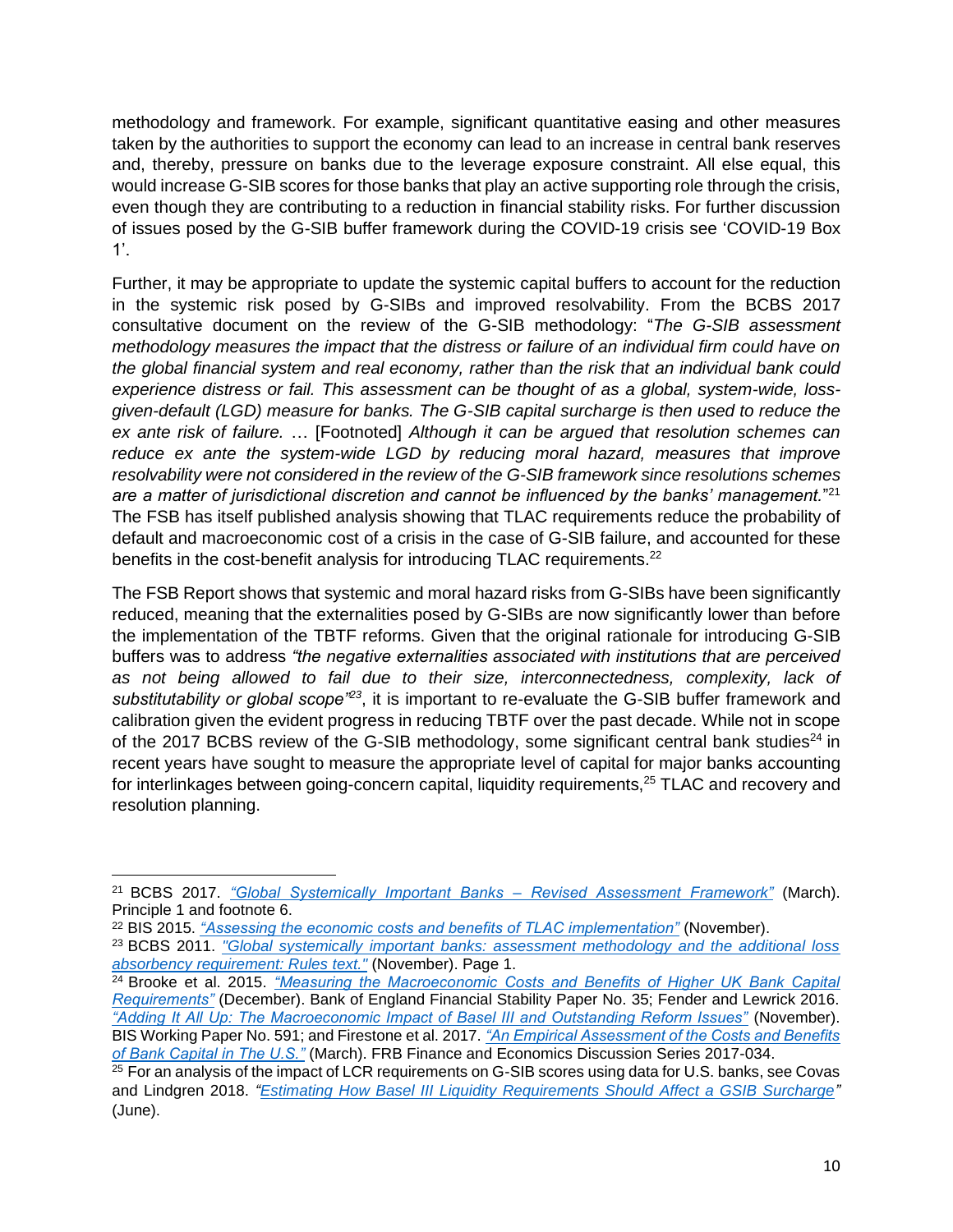We would encourage the BCBS and the FSB to consider the impact of the suite of post-crisis reforms, including the credibility and progress of resolution planning, in future reviews of the G-SIB framework. In general, such frameworks ought to be reviewed and revised over time in light of key developments, structural changes and experience.<sup>26</sup> This could also be considered as part of a broader, holistic review of the Basel III buffer framework in light of experience during the COVID-19 crisis.

### **\*The following section relates to Questions 1, 2, 7 and 11 in the Report.**

#### *Cross-border coordination and cooperation between authorities*

**IIF members believe that the full benefits of the reforms will only be unlocked if the authorities implement them in a cooperative manner, with as much transparency as possible. It would be helpful for the FSB's evaluation to lead to recommendations or enhanced monitoring in this area.** Further work should evaluate progress on going-concern cross-border coordination and cooperation as well as practical preparedness for any future resolution scenarios, with an emphasis on cross-border aspects in resolution planning.

As the IIF has long advocated, there is still more work to be done to strengthen cooperation, information sharing and trust between authorities.<sup>27</sup> This is currently discussed briefly in the Report. Nevertheless, the FSB does acknowledge the importance of this and remarks that one of the remaining obstacles to resolvability is "cross-border coordination".<sup>28</sup> The following outstanding challenges are noted in the Report: with respect to supervisory colleges – *"legal constraints on information-sharing, supervisory resource constraints and expectation gaps between home and host supervisors*<sup>29</sup>; with respect to resolution planning – "Crisis Management Groups are *established for all G-SIBs, but institution-specific cross-border cooperation agreements are still not in place for a quarter of G-SIBs"<sup>30</sup>;* and with respect to internal TLAC, which is a matter of resource allocation between home and host authorities, *"implementation of internal TLAC is less advanced and approaches to its distribution and calibration differ across jurisdictions".<sup>31</sup>*

Resolution frameworks are still relatively new; it is understandable that cross-border aspects would take more time to develop than legislative and practical aspects within a single jurisdiction. However, given the excellent progress on many aspects of resolution reforms in jurisdictions that are home to G-SIBs – as indicated by the FSB's RRI – we would urge greater focus on crossborder coordination going forward. The CMGs, which are now in place for all G-SIBs, could be further leveraged to enhance coordination. CMGs and supervisory colleges should also address

<sup>&</sup>lt;sup>26</sup> Equally, some national authorities may want to revisit the design and calibration of their D-SIB buffer frameworks.

<sup>27</sup> For example, see IIF 2019. *["IIF Report on Market Fragmentation and Need for Regulatory Cooperation"](https://www.iif.com/Publications/ID/3222/IIF-Report-on-Market-Fragmentation-and-Need-for-Regulatory-Cooperation)* (January); IIF 2019. *["Letter to G20, FSB and IOSCO regarding Market Fragmentation](https://www.iif.com/Publications/ID/3429/IIF-letter-to-G20--FSB-and-IOSCO-regarding-Market-Fragmentation)*" (July); IIF 2019 *["The](https://www.iif.com/Publications/ID/3649/The-Value-of-Cross-Border-Banking-and-the-Cost-of-Fragmentation-)  [Value of Cross-Border Banking and the Cost of Fragmentation"](https://www.iif.com/Publications/ID/3649/The-Value-of-Cross-Border-Banking-and-the-Cost-of-Fragmentation-)* (November). Hereafter referred to in footnotes as "IIF 2019 (November)"; and IIF 2020. *["Supervisory Coordination During the COVID-19](https://www.iif.com/Publications/ID/3961/Supervisory-Coordination-During-the-COVID-19-Pandemic-Observations-From-The-Global-Banking-Industry)  [Pandemic: Observations From The Global Banking Industry"](https://www.iif.com/Publications/ID/3961/Supervisory-Coordination-During-the-COVID-19-Pandemic-Observations-From-The-Global-Banking-Industry)* (June).

<sup>&</sup>lt;sup>28</sup> FSB Report. Page 8.

<sup>29</sup> FSB Report. Page 20.

 $30$  Ibid.

 $31$  Ibid.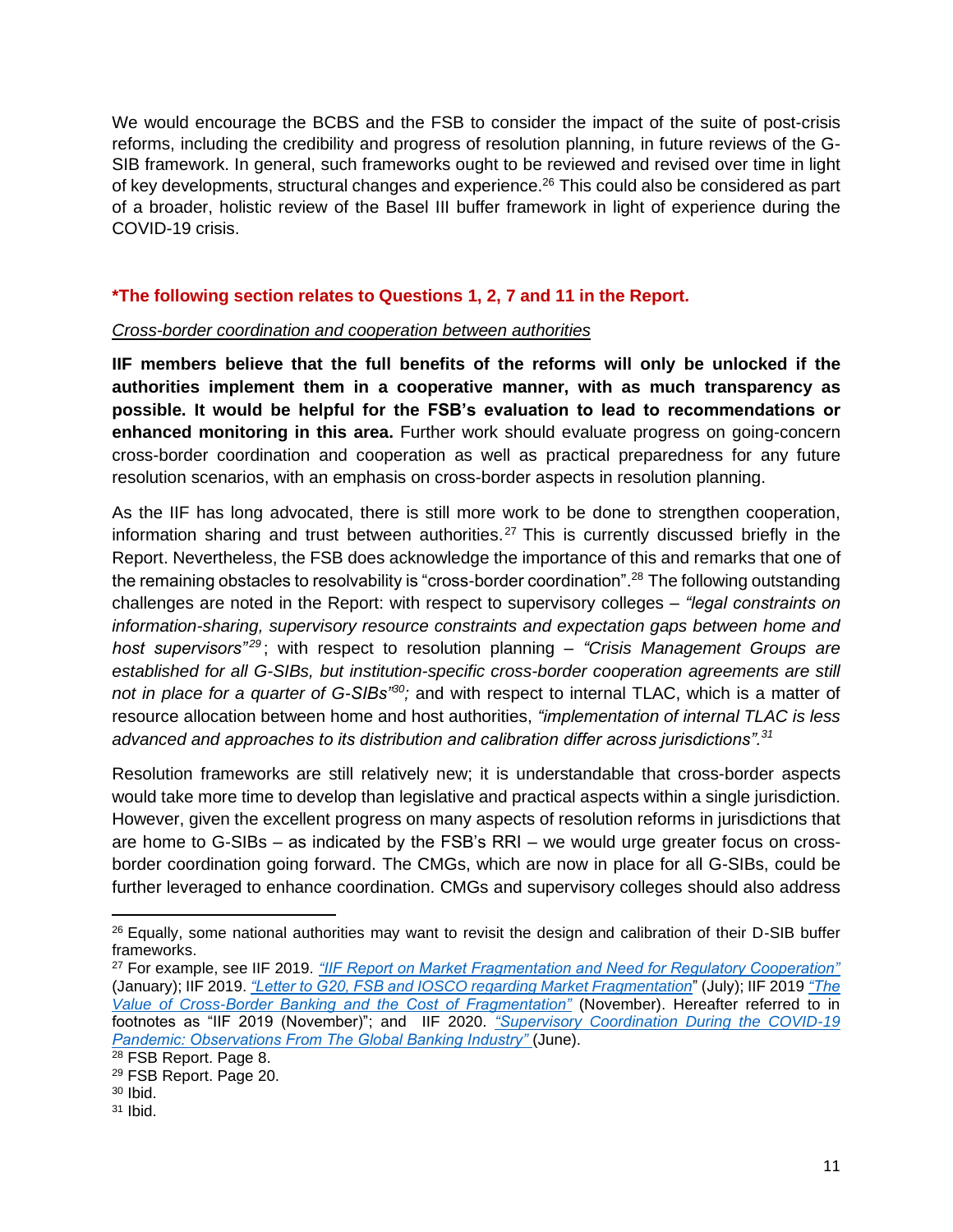the distribution of critical resources like capital, liquidity and internal TLAC, and examine how supervisory restrictions on resource mobility between entities could impact group resilience.

It is important that the FSB evaluates regulators' preparedness and abilities to use their new powers and mechanisms in a cross-border resolution situation, and could make recommendations to support further progress. For example, this could be assessed through surveys with regulatory authorities or more practical exercises such as a wide-ranging FSB-coordinated "hypothetical cross-border crisis exercise" involving authorities in different countries. Such exercises and other exchanges could be useful for bringing into focus issues such as: legal constraints on data sharing; home/host coordination issues around identifying the point of non-viability; and different approaches to the valuation of losses in resolution and views on post-resolution recapitalization needs and timelines. As the FSB Report shows, the causes leading to a resolution incident are likely to be somewhat different every time: the more *ex ante* preparedness among regulators through playbooks, simulations and discussion, the better prepared regulators will be to respond to a range of cases.

Other aspects of cross-border cooperation between authorities that could be improved include mutual recognition between jurisdictions of their respective resolution actions and powers. Another important area that requires further international harmonization, clarity and commitment from public sector authorities is access to temporary liquidity support during resolution including, for example, FX swap lines between central banks and temporary backstop funding mechanisms provided by the public sector.<sup>32</sup> Access to temporary liquidity during a resolution could, in some instances, be critical to enabling a smooth resolution according to the resolution plan. More transparency on the existence and modalities of the liquidity support and, ideally, agreeing the most relevant terms and conditions in advance, could increase confidence among authorities and investors. <sup>33</sup> It is imperative to provide as much predictability as possible in advance of a resolution event to maximize orderliness in the resolution, accounting for and anticipating potential market reactions. We note that clarity on liquidity procedures in resolution is not counted in the FSB's RRI as *"there is no consistent or accurate data to assess progress"*. 34

Greater transparency by resolution authorities regarding their policies to the broader public and, on some topics as appropriate, to individual G-SIBs could be a helpful mechanism to encourage progress in some areas, including strengthening understanding and trust between home and host authorities. The FSB may be able to further leverage existing processes, such as the Resolvability Assessment Process, in this regard. Information on national authorities' progress efforts and timelines to achieve milestones should be more widely available.

As remarked in the FSB's Report, more transparent and accessible disclosures by authorities to promote a greater understanding of the resolution framework and resolution authorities' strategies across countries could itself improve the resolvability of institutions. This will be valuable to G-SIB counterparties, including FMIs and critical shared parties, as part of bank resolution planning. For example, authorities could provide simple public materials, such as presentations and decision trees, explaining their resolution framework and strategy. It would also be beneficial if all

<sup>32</sup> Discussed in FSB 2018. *["Funding Strategy Elements of an Implementable Resolution Plan"](https://www.fsb.org/wp-content/uploads/P210618-3.pdf)* (June).

<sup>&</sup>lt;sup>33</sup> The transparency and commitment on this topic by the Bank of England is a positive example. For example, see Box 2 in the Bank of England 2017. *["The Bank of England's approach to resolution"](https://www.bankofengland.co.uk/-/media/boe/files/news/2017/october/the-bank-of-england-approach-to-resolution)* (October). <sup>34</sup> Technical Appendix. Page 9.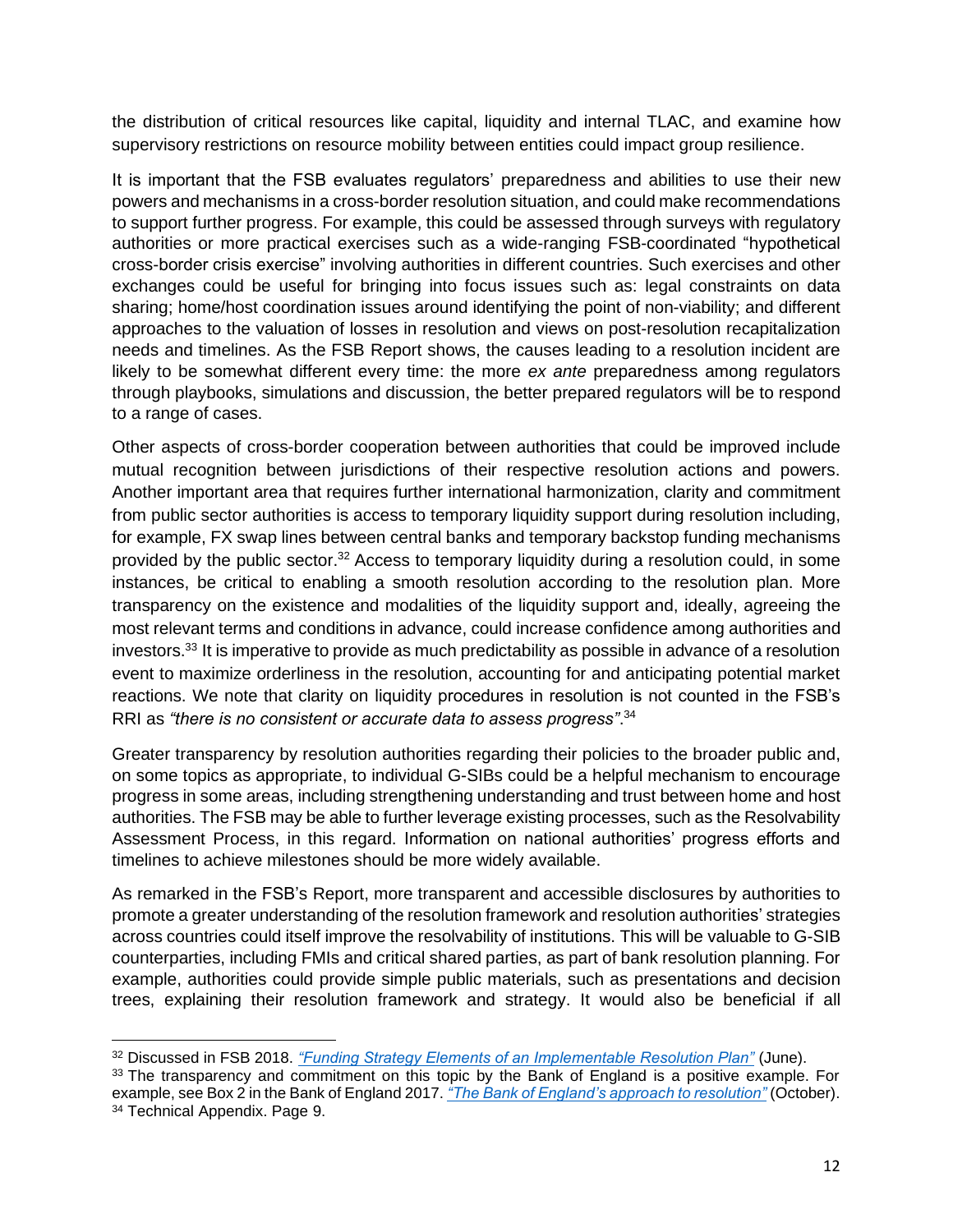resolution authorities make key materials available in English (or multiple languages) for greater use in cross-border contexts. An example of a good general resolution disclosure is the Bank of England's approach to resolution (the so-called "Purple Book"), which was first published in 2014 and has been subsequently updated, notably in October 2017.<sup>35</sup> That document lays out the framework available to the Bank of England to resolve failing banks<sup>36</sup>, as well as arrangements for central counterparties. Using the Purple Book, the Bank of England outlines to the market how it envisages the resolution to unfold, timelines and key activities, how resolvability is assessed, and how MREL is linked and set differently in relation to the choice of the resolution strategy for an institution. Each resolution authority should be encouraged to provide maximum public disclosure of their general resolution approach, which would be advantageous from the perspective of home/host understanding and coordination as well as facilitating increased awareness by the broader public.<sup>37</sup>

### **\*The following section relates to Questions 1, 3, 6 and 9 in the Report.**

#### *Bank complexity analysis in the Report*

The Report states that *"Global systemically important banks remain complex. The average G-SIB still has over a thousand subsidiaries in over 40 jurisdictions. A complex group may be hard to manage, supervise, and resolve."<sup>38</sup>* **However, the Report's discussion of complexity focuses on the number of subsidiaries owned by a G-SIB, which ignores important features of the resolution framework and which the authors acknowledge to be a crude measure of one aspect of complexity**: "*the number of subsidiaries is only one and isolated factor that may influence corporate complexity. Organisational and corporate complexity comprise a wide range of dimensions"*. <sup>39</sup> However, "practical complexity" – i.e. complexity that could impede resolution or recovery actions – is generally much lower now than the pre-2008 situation. Banks have devoted enormous resources to reorganizing into resolution groups, assuring continuity of critical services, creating clean holding companies, etc. The advent of the ISDA stay protocol also removes a significant impediment to resolution (one which likely imposed the largest financial loss on the Lehman estate, for example). The improved credibility of RRP plans is perhaps the best indicator that the complexity of the old group structures has been much reduced.

As discussed in the literature on bank complexity, *"regulations that cover bank liquidity, bank capital and bank resolution are likely to influence the optimal degree"<sup>40</sup>* of bank complexity. Systemically important banks have streamlined their organizational structures since the global financial crisis where possible, and distinguish between material legal entities and other legal entities for recovery and resolution planning purposes. However, there are many drivers of

<sup>36</sup> And building societies and some investment firms.

<sup>35</sup> Bank of England 2017. *["The Bank of England's approach to resolution"](https://www.bankofengland.co.uk/-/media/boe/files/news/2017/october/the-bank-of-england-approach-to-resolution)* (October)

<sup>37</sup> These suggestions were also raised in the IIF 2019. *["IIF/GFMA response –](https://www.iif.com/Portals/0/Files/content/Research/080119_iif_gfma_response_fsb_resolution_disclosure.pdf) Public Disclosures on [Resolution Planning and Resolvability"](https://www.iif.com/Portals/0/Files/content/Research/080119_iif_gfma_response_fsb_resolution_disclosure.pdf)* (August). That discussion paper and the industry comments reflect the complexity and trade-offs associated with the optimal degree of disclosure, particularly around firmspecific information given commercial and market sensitivities.

<sup>38</sup> FSB Report. Page 6.

<sup>39</sup> FSB Report. Footnote 40.

<sup>40</sup> Correa and Goldberg 2020. *["Bank Complexity, Governance, and Risk"](https://www.federalreserve.gov/econres/ifdp/files/ifdp1287.pdf)* (June). Hereafter referred to in footnotes as "Correa and Goldberg 2020 (June)".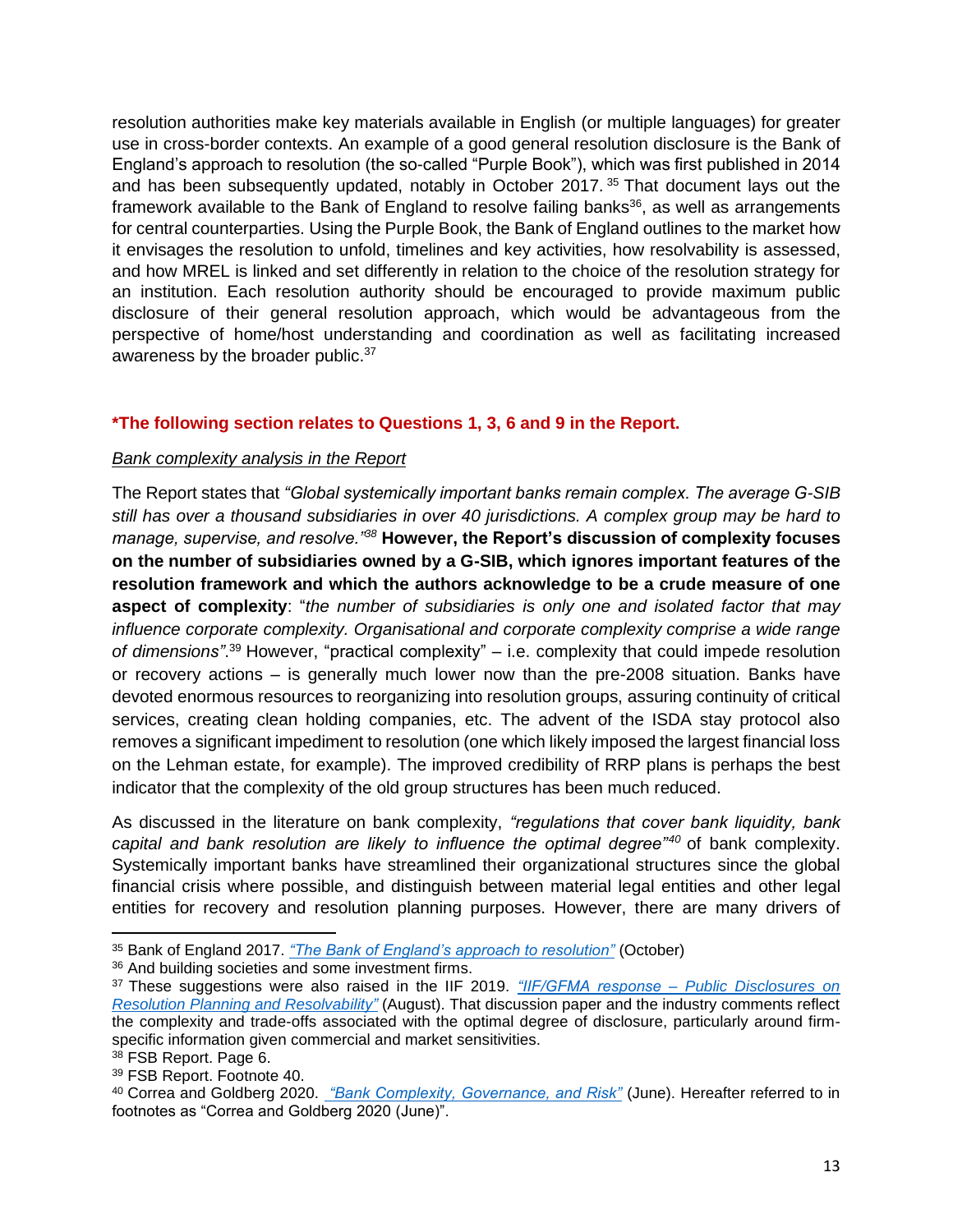organizational complexity including legal, regulatory, and tax requirements which limits organizational rationalization in some cases.<sup>41</sup> For example, booking model management relies on legal entities being managed as standalone units. In some cases, regulation drives the creation of legal entities to enhance local supervisory oversight and resolvability.<sup>42</sup> The IMF has discussed that, despite negative implications for business model efficiency, some host authorities *prefer* more decentralized banking models – i.e. those that place a greater reliance on subsidiarization than branches – because subsidiaries are easier to monitor and risk assess than branches. $43$ Some countries, for example in Asia, even impose legal requirements that require a bank to subsidiarize (rather than use a branch) to access their local market. This point is recognized in the FSB's Technical Appendix but not explored due to a lack of data on branches.<sup>44</sup>

It is more important than simply reducing the number of legal entities that firms have effective governance structures, control and risk management in the going-concern, and clear recovery and resolution plans with respect to their material legal entities – which are significantly fewer than the total number of legal entities in large banks. In the context of Single Point of Entry (SPE) and Multiple Point of Entry (MPE) resolution planning, the number of operational subsidiaries is an even less relevant measure of complexity. For SIBs with SPE strategies, any resolution proceedings would take place at the top of the group (e.g. at holding company level). For SIBs with MPE strategies, they have organized their businesses such that there is separability between the different entities to which resolution powers could be applied. In either case, the bank's recovery and resolution plan is designed to ensure resolvability regardless of the number of operating entities. One of the main focus areas of supervisors when assessing resolution plans over recent years has been whether organizational structure impedes resolvability. Therefore, it could be more appropriate for the FSB to account for the credibility of SIBs' recovery and resolution plans – as assessed by resolution authorities in CMGs – to measure the progress made in reducing any financial stability implications of SIBs' organizational complexity since the global financial crisis. Supervisors and resolution authorities have the power to challenge an individual firm's organizational design and complexity if they are concerned that it poses a risk to effective management, supervision or resolution, and their assessment has shown that meaningful progress has been made by banks globally to address material impediments to resolvability.<sup>45</sup>

Additionally, as discussed in Annex E of the FSB's Report, the literature commonly delineates between business, organizational and geographic complexity. In terms of business complexity, the G-SIB assessment methodology,<sup>46</sup> contains some summary measures: (i) notional amount of over-the-counter derivatives; (ii) level 3 assets; and, (iii) trading and available-for-sale securities.

<sup>41</sup> Some of the drivers are discussed in Section B of IIF 2019 (November).

<sup>42</sup> For example, U.S., Regulation YY requires Large Foreign Banking Organizations to form a U.S. intermediate holding company. The EU Capital Requirements Directive V requires institutions of a thirdparty group to have a single intermediate EU parent undertaking when it has more than two institutions inside the Union.

<sup>43</sup> IMF 2018. *["Global Financial Stability Report"](https://www.imf.org/en/Publications/GFSR/Issues/2018/09/25/Global-Financial-Stability-Report-October-2018)* (October). *Special Feature: International Banking Groups— Centralized versus Decentralized Business Models.*

<sup>44</sup> Technical Appendix. Page 206: *"Additionally, requirements in certain jurisdictions to operate via subsidiaries rather than branches could in principle lead to a shift from branches to subsidiaries, which however should not be necessarily and per se interpreted as increasing the corporate complexity of G-SIBs."*

<sup>45</sup> For example, see US Agency Feedback Letters for 2019 [here](https://www.federalreserve.gov/supervisionreg/agency-feedback-letters-2019.htm) and EBA 2020. *["Resolution Colleges](https://eba.europa.eu/sites/default/documents/files/document_library/Publications/Reports/2020/930479/2019%20Annual%20Report%20on%20Resolution%20Colleges-final.pdf)  [Annual Report 2019"](https://eba.europa.eu/sites/default/documents/files/document_library/Publications/Reports/2020/930479/2019%20Annual%20Report%20on%20Resolution%20Colleges-final.pdf)* (September).

<sup>46</sup> See Basel SCO 40 [here.](https://www.bis.org/basel_framework/chapter/SCO/40.htm?inforce=20191215)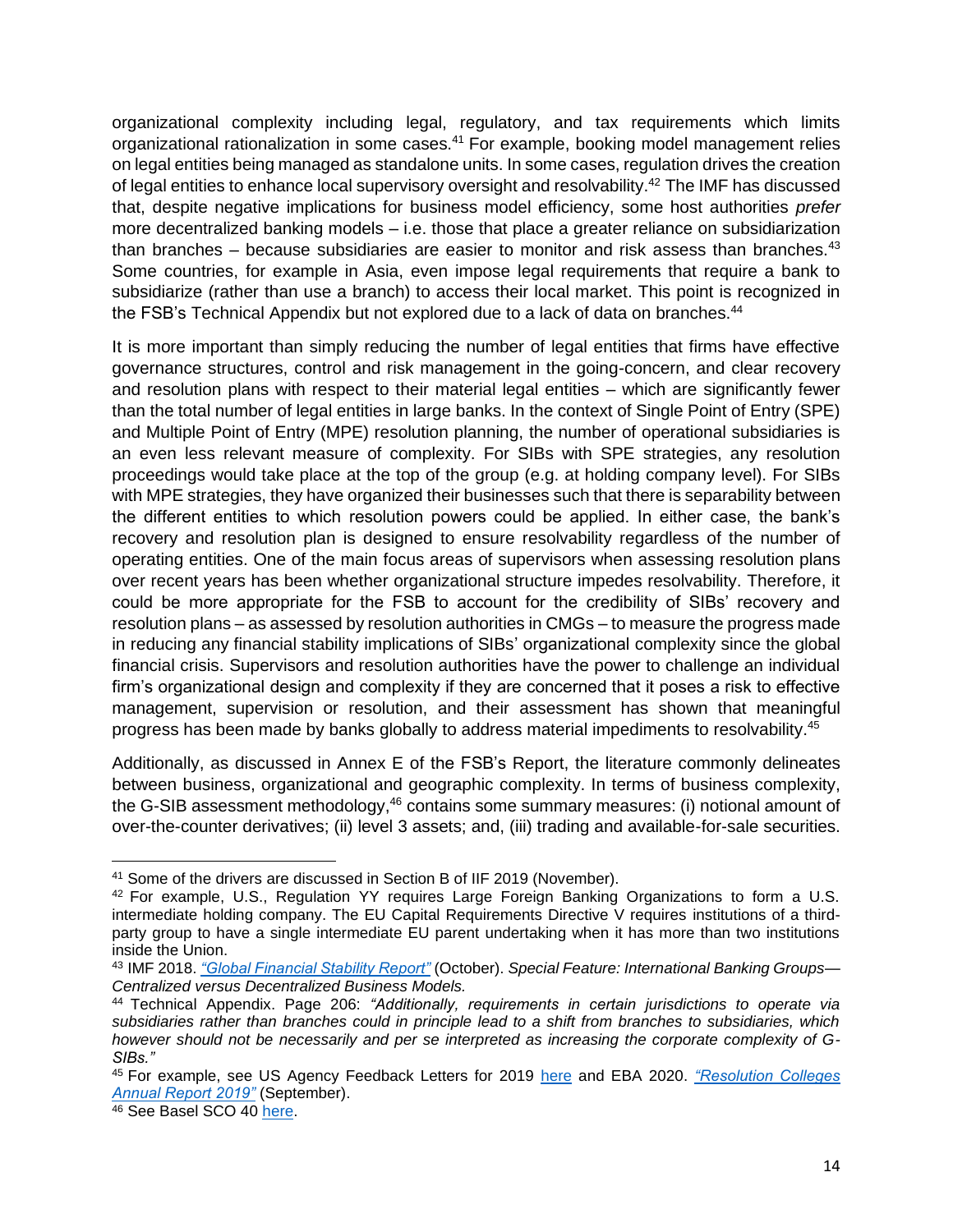As the FSB discusses on page 59 of the Report, these indicators have shown a clear declining pattern since implementation of the framework.<sup>47</sup>

It is important that the FSB's conclusions do not ignore the large reductions in practical complexity of G-SIBs; nor should the conclusions ignore the realizable benefits from certain types of complexity to firm resilience, financial stability and the wider economy. The academic literature has shown positive effects of complexity including income diversification, business synergies and liquidity risk reduction.<sup>48</sup> As a practical example, after the first few months of the COVID-19 crisis, we have seen that many large banks with diversified sources of income have benefited from net gains on their fixed-income portfolio and investment banking activities, which have somewhat offset the significant increase in provisioning on loan books due to the pandemic-related downturn and measures such as the provision of payment moratoria to borrowers.<sup>49</sup>

The relationship between complexity and risk is a complex one that depends on firm-specific factors such as governance. The FSB analysis does not attempt to determine 'optimal' bank complexity, taking account of the different types of complexity and benefits vs. costs. Therefore, we would respectfully suggest that the FSB presents these nuances more clearly in the report's conclusions.

### **\*The following section relates to Questions 2, 3, 6, 10 and 11 in the Report.**

#### *Coverage of market fragmentation in the Report*

**The Report's Executive Summary takes a relatively strong position on market fragmentation, but there is little evidence advanced in support of this position beyond an outline of the key concepts. The discussion focusses narrowly on internal TLAC (and separately on cross-border credit) and does not explore other elements of fragmentation. We believe this is inconsistent with the broader FSB and IOSCO efforts to better understand and address fragmentation.** 

The issue of market fragmentation is treated in two themes in the Report: cross-border credit provision and ring-fencing of internal TLAC. We focus here on the latter topic.

The Report presents a theoretical discussion of the topic of internal resource allocation and constraints, but advances no evidence to confirm or deny the existence of a significant challenge. For bank internal structure, this is unfortunately an intrinsically difficult task given the lack of public data, absent extreme events like premature failure of a G-SIB. <sup>50</sup> However, widespread input from our membership suggests that these constraints pose a significant practical challenge today.<sup>51</sup> For example, as the FSB states in the Report, the industry agrees that *"(o)ne of the drivers of* 

<sup>&</sup>lt;sup>47</sup> See G-SIB Framework: Denominators which can be accessed from [here.](https://www.bis.org/bcbs/gsib/denominators.htm)

<sup>48</sup> For example, see Correa and Goldberg 2020 (June). Also see IIF 2019 (November).

<sup>49</sup> As seen in mid-2020 earnings publications. See FT article 2020. *["Four trends from the bank earnings](https://www.ft.com/content/b27c6f55-7c49-4221-90e1-0f142506e39c)  [season."](https://www.ft.com/content/b27c6f55-7c49-4221-90e1-0f142506e39c)* (August 5).

<sup>&</sup>lt;sup>50</sup> Public data would arise in the event of the premature failure of a modern G-SIB and a subsequent postmortem, but we hope such an even will not provide data for many years; otherwise confidential supervisory information would be necessary.

<sup>51</sup> This point was raised by industry participants during the FSB's public workshop on September 4, 2020.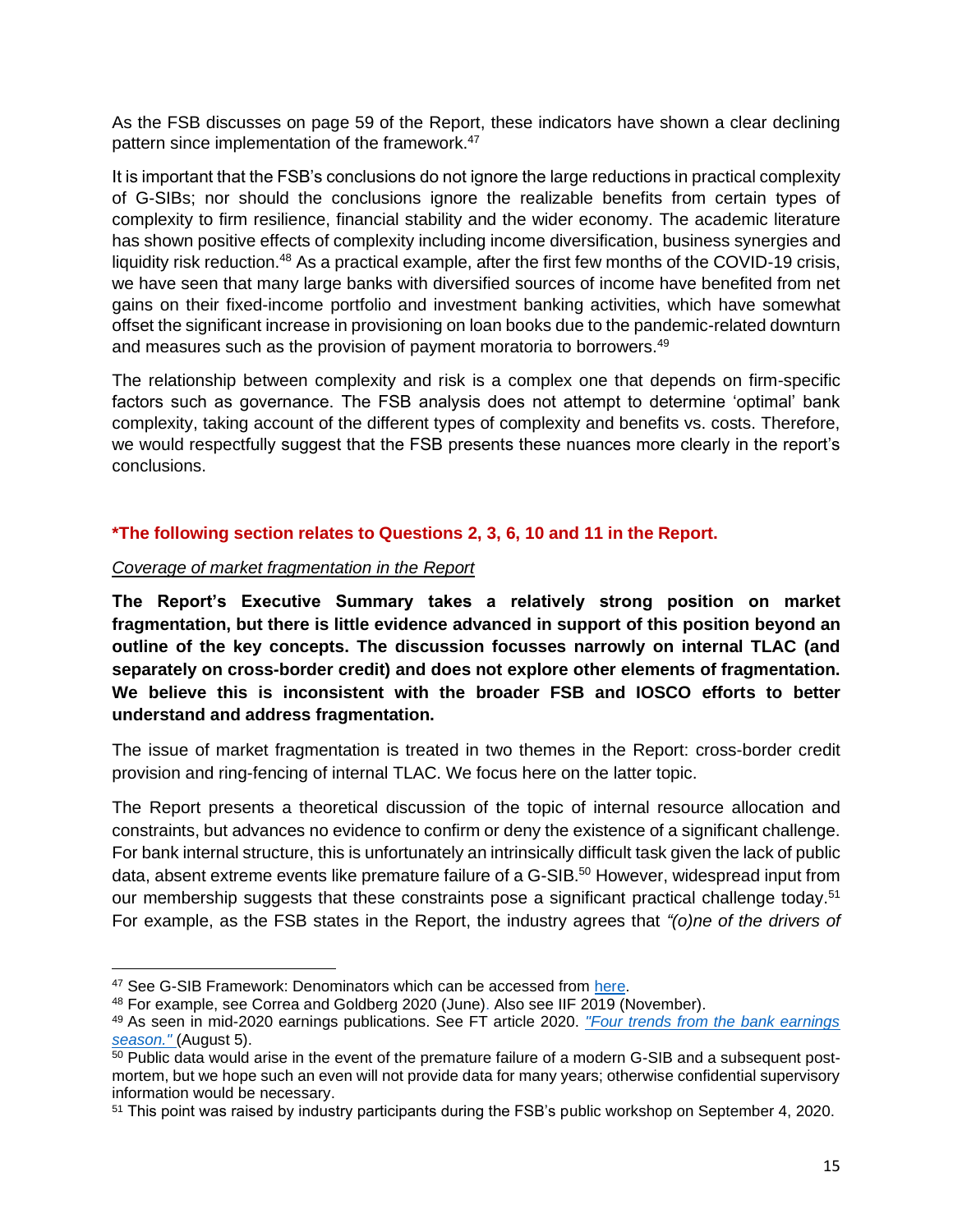*such market fragmentation could be the ring-fencing of liquidity and capital resources within local markets"*. 52

The issue of fragmentation has been acknowledged by the FSB and IOSCO in their separate 2019 reports addressing market fragmentation, which examined areas such as *"trading and clearing of OTC derivatives across borders; banks' cross-border management of capital and liquidity; and the sharing of data and other information internationally"*. <sup>53</sup> The premature conclusions in the TBTF Consultation Report – which focuses narrowly on internal TLAC as a source of market fragmentation, and does not explore other ways in which the TBTF reforms may have contributed to market fragmentation  $54 -$  are at odds with the ongoing FSB/IOSCO investigations into this important topic.

We would respectfully suggest that the final report reconsiders the conclusion that *"the evaluation does not support [the] claim"<sup>55</sup>* that internal TLAC requirements could drive fragmentation. This is preemptive and not supported by evidence presented in the Consultation Report. The Report states that: *"Committing these resources [loss absorbing and recapitalisation capacity] can, however, reduce the amount of resources that can be freely distributed within a group to respond to business or regulatory needs. As a result, some market participants have expressed concerns that internal TLAC requirements can lead to market fragmentation. Evidence on the effects of internal TLAC is not yet available." <sup>56</sup>* The Report therefore is only able to consider *"the potential benefits and costs"<sup>57</sup>* of internal TLAC in a qualitative way.

In the qualitative discussion of benefits and costs, the Report discusses the benefits of internal TLAC to achieve a cooperative arrangement.<sup>58</sup> However, we would argue that the current situation in terms of internal TLAC calibration by different authorities does not represent a fully cooperative outcome. As some jurisdictions have defaulted to the most stringent calibration in the TLAC term sheet range (i.e. 90%, or even higher as is the case in the European Union<sup>59</sup>), this has lowered the flexibility of the parent to allocate resources around the group – increasing misallocation risk and therefore the risk of bank failure.<sup>60</sup> Excessive pre-positioning of resources

<sup>52</sup> FSB Report. Page 64.

<sup>53</sup> FSB 2019 (June). IOSCO 2019 (June).

<sup>&</sup>lt;sup>54</sup> The approach taken in the consultation report is narrower than may have been anticipated from reading the [Terms of Reference,](https://www.fsb.org/wp-content/uploads/P230519.pdf) where one of the objectives of the evaluation was stated as [emphasis has been added]: *"Examine broader effects (positive or negative) of the reforms on the financial system. This involves analysis of the extent to which reform-induced changes in SIBs' structures and activities have impacted overall financial system resilience and structure, the functioning of financial markets, global financial integration (including issues related to market fragmentation), or the cost and availability of financing."* <sup>55</sup> FSB Report. Page 8.

<sup>56</sup> Ibid. Page 65.

 $57$  Ibid.

<sup>58</sup> Ibid. Page 66.

<sup>59</sup> FSB 2019. *["Review of the Technical Implementation of the Total Loss-Absorbing Capacity \(TLAC\)](https://www.fsb.org/2019/07/review-of-the-technical-implementation-of-the-total-loss-absorbing-capacity-tlac-standard/)  [Standard"](https://www.fsb.org/2019/07/review-of-the-technical-implementation-of-the-total-loss-absorbing-capacity-tlac-standard/)* (July). Pages 24-25. Hereafter referred to in footnotes as "FSB 2019 (July)".

<sup>60</sup> The FSB Report dismisses industry analysis of this additional risk as "unrealistic" because it assumes no host preplacement. However, the industry report cited (Ervin 2017. *["The Risky Business of Ring-Fencing"](https://papers.ssrn.com/sol3/papers.cfm?abstract_id=3085649)* (December)) actually discussed and quantified a wide range of structures that employ some degree of host preplacement requirements, in an attempt to start a grounded conversation on these trade-offs.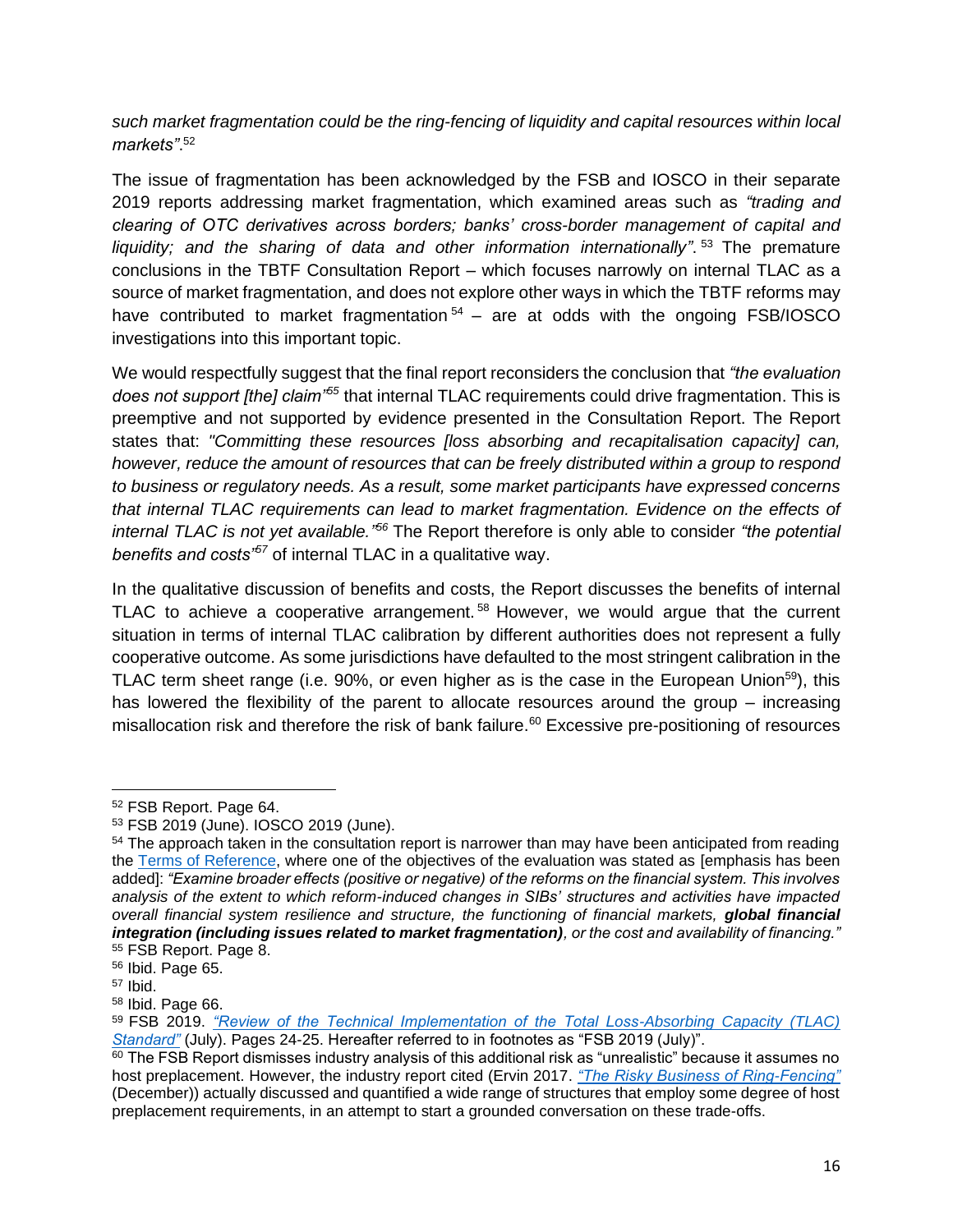also reduces the ability of financial institutions to let capital flow freely to its most productive use.<sup>61</sup> Further, the calibration of internal TLAC requirements for material sub-groups affects the *de facto* calibration of TLAC at the group level. It is likely that the sum of the individual internal TLAC requirements of subsidiaries will be greater than the 100% TLAC requirement for the consolidated balance sheet of some parent companies. $62$  The Report even recognizes this issue as one continuing obstacle to resolvability, noting that: *"The FSB's 2019 review of the technical implementation of the TLAC standard concluded that important challenges remained for home and host jurisdictions to ensure the appropriate distribution of internal TLAC, and to ensure balance between TLAC resources that are prepositioned at material subsidiaries or subgroups as internal TLAC, and non-prepositioned resources that would be readily available to be deployed flexibly where needed in times of stress." <sup>63</sup>*

For a bank's critical resources more generally – capital, liquidity and TLAC – certain trends, especially geographical ring-fencing of capital and liquidity, can increase the difficulty of coordinated action and undermine confidence in the newly developed global resolution framework. Examples include:

- Geographic ring-fencing requirements (U.S. FBO, EU IPU).
- Local super-equivalence to global standards via stress testing and Pillar 2 requirements, and the broader application of TLAC in the EU through MREL requirements.
- Moves to set internal TLAC requirements at the upper end of the 75%-90% range in the TLAC term sheet (and effectively beyond that range as well) despite recognition by several authorities that there are benefits in being at the lower end of the range; and,
- Pre-positioning requirements of Resolution Liquidity Adequacy and Positioning and Resolution Liquidity Execution Need with which U.S. G-SIBs must comply, which require firms to assume severe local and cross-jurisdictional ring-fencing assumptions.

Signs of issues due to fragmentation can be seen in case studies. For example, reduced competition, liquidity and resilience contributed to the September 2019 repo market turmoil in the U.S.<sup>64</sup>, and lower market liquidity had wider repercussions across markets in the March 2020 market stress (see 'COVID-19 Box 1'). During the COVID-19 crisis, some regulatory interventions further inhibited the flow of capital and liquidity between group entities. For example, through constraints on internal dividend payments within a group, <sup>65</sup> which are used as a means of

<sup>63</sup> FSB Report. Page 29. See also FSB 2019 (July).

<sup>61</sup> As observed by Randal K. Quarles in *["Government of Union: Achieving Certainty in Cross-Border](https://www.bis.org/review/r190930c.htm)  [Finance"](https://www.bis.org/review/r190930c.htm)* (September 26, 2019). Remarks at FSB Workshop on Pre-Positioning, Ring-Fencing, and Market Fragmentation.

 $62$  This can occur if the subsidiaries have varying constraints and business models, for example if some are constrained by leverage, others by RWA, and others by stress test requirements. This shows that the interaction of internal TLAC requirements can result in effective TLAC requirements that far exceed FSB recommendations. Estimates from Credit Suisse show that the implicit requirements for TLAC for U.S. Intermediate Holding Companies exceed 130% on average (based on FR Y-9C data).

<sup>64</sup> Ip 2019. *["Reforms Have Made Banks Safer but Markets More Brittle"](https://www.wsj.com/articles/reforms-have-made-banks-safer-but-markets-more-brittle-11569416725)* Wall Street Journal article (September 25); and Covas and Nelson 2019. *["Bank Regulations and Turmoil in Repo Markets"](https://bpi.com/bank-regulations-and-turmoil-in-repo-markets/)* (September).

<sup>65</sup> In July, the FSB advised authorities to consider market fragmentation as they implement capital policies in response to COVID-19: *"While capital released in a home jurisdiction can have positive externalities*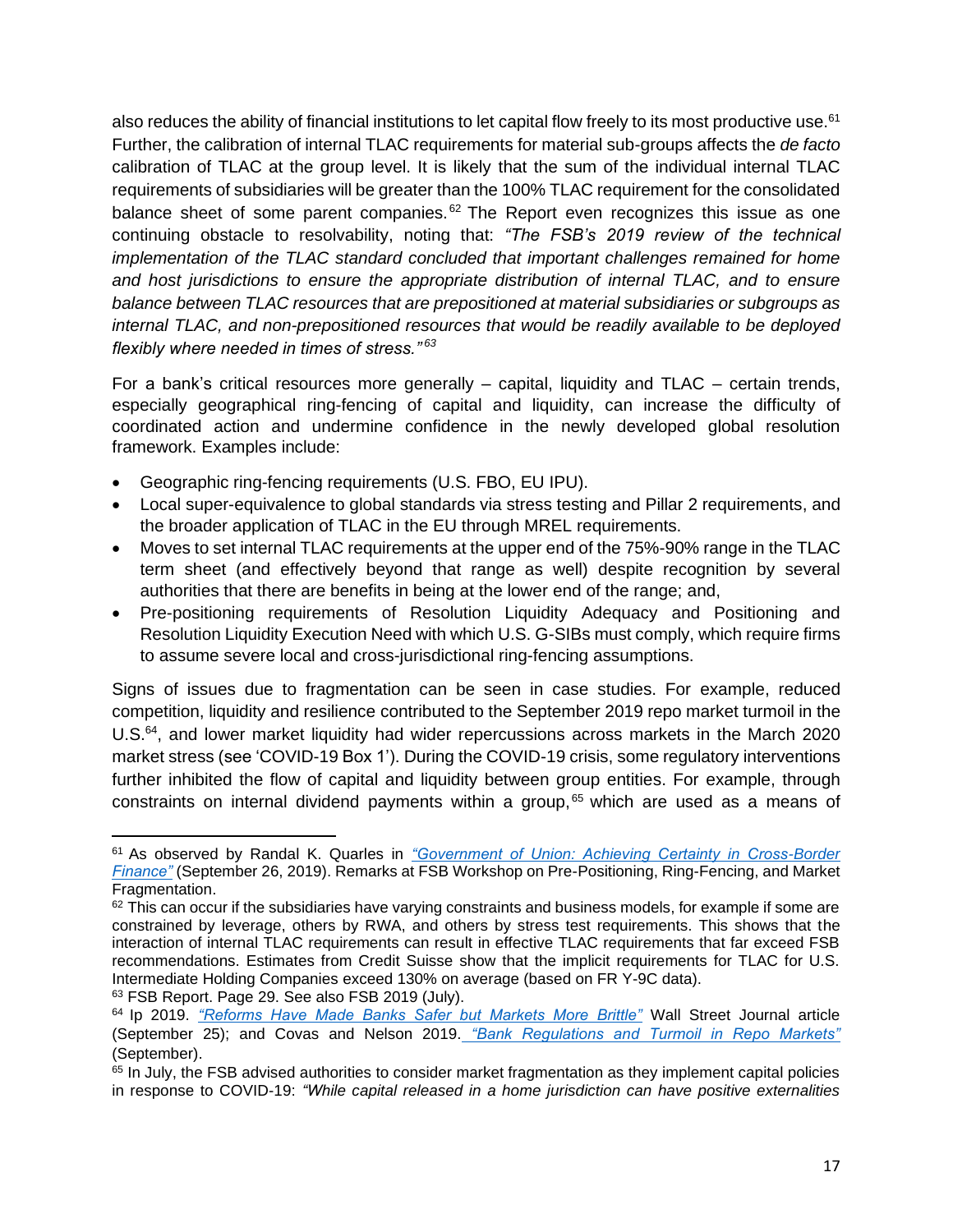allocating capital between group entities as needed. In terms of the related post-crisis reform agenda, there is also observed fragmentation in OTC derivatives requirements and poor CCP recognition and deference processes between authorities. <sup>66</sup> Research has shown that fragmenting clearing across multiple CCPs is costly due to reduced netting opportunities and can introduce price distortions. 67

**Given that it is intrinsically difficult to observe evidence of the effects of internal TLAC from external data, we would recommend that the report refrain from any definitive conclusions on internal TLAC and market fragmentation more broadly.** It would be more appropriate and aligned with the broader FSB work programme if the final TBTF evaluation report were to recommend that the calibration of internal TLAC, as well as other key resources like liquidity and capital, are further analyzed. We believe, based on our knowledge of the internal constraints that our members must each meet, that these issues are meaningful and warrant continued attention.

The industry considers that there is a need to develop an improved global consensus among regulators and with the FSB on resource allocation between home and host authorities in relation to internal TLAC, capital and liquidity – one that moderates the current demand for "host certainty" with a better balanced degree of "home flexibility".<sup>68</sup> As well as trust building, the regulatory community can explore other ways to achieve a better balance of home flexibility and host certainty. For example, it could be productive to clarify home and host roles and resource distribution playbooks should a bank enters a zone of high stress. In the case of TLAC, the FSB and national authorities could explore the use of contractual mechanisms like collateralized guarantees provided by a parent on borrowing by its subsidiaries, such as Secured Support Arrangements which are already used in the U.S. These would allow for the contractual "positioning" of dedicated assets without *ex ante* pre-positioning of resources and the related costly market fragmentation. <sup>69</sup> In terms of liquidity, more work could be done to establish international guidance on the pre-positioning of liquidity within a group.

*across all jurisdictions, excessive capital retention at the level of an individual subsidiary level could reduce financial institutions' resilience and efficient allocation of funds. As the timing and severity of the pandemic vary across countries and regions, approaches taken in each jurisdiction and the recovery also vary. This timing difference could cause fragmentation across jurisdictions."* FSB 2020. *["COVID-19 Pandemic:](https://www.fsb.org/wp-content/uploads/P150720-2.pdf)  [Financial Stability Implications and Policy Measures Taken: Report submitted to the G20 Finance Ministers](https://www.fsb.org/wp-content/uploads/P150720-2.pdf)  [and Governors"](https://www.fsb.org/wp-content/uploads/P150720-2.pdf)* (July). Hereafter referred to in footnotes as "FSB 2020 (July)".

For a summary of the measures taken by the global standard setting bodies, G20 members and other leading financial jurisdictions see *["IIF COVID-19"](https://www.iif.com/COVID-19)* and navigate to the 'COVID-19 Regulatory Measures' file, which is updated on a daily basis.

<sup>&</sup>lt;sup>66</sup> IIF 2019 (November).

<sup>67</sup> Benos et al. 2019. *["The Cost of Clearing Fragmentation"](https://www.bis.org/publ/work826.pdf)* (December). BIS Working Papers No 826.

<sup>68</sup> The balance between host certainty and home flexibility were discussed by U.S. FRB Vice-Chairman and FSB Chairman Randal Quarles in a 2018 speech, "*[Trust Everyone—But Brand Your Cattle: Finding the](https://www.federalreserve.gov/newsevents/speech/files/quarles20180516a.pdf)  [Right Balance in Cross-Border Resolution](https://www.federalreserve.gov/newsevents/speech/files/quarles20180516a.pdf)*" (May 16).

<sup>69</sup> Also discussed in IIF 2019 (November).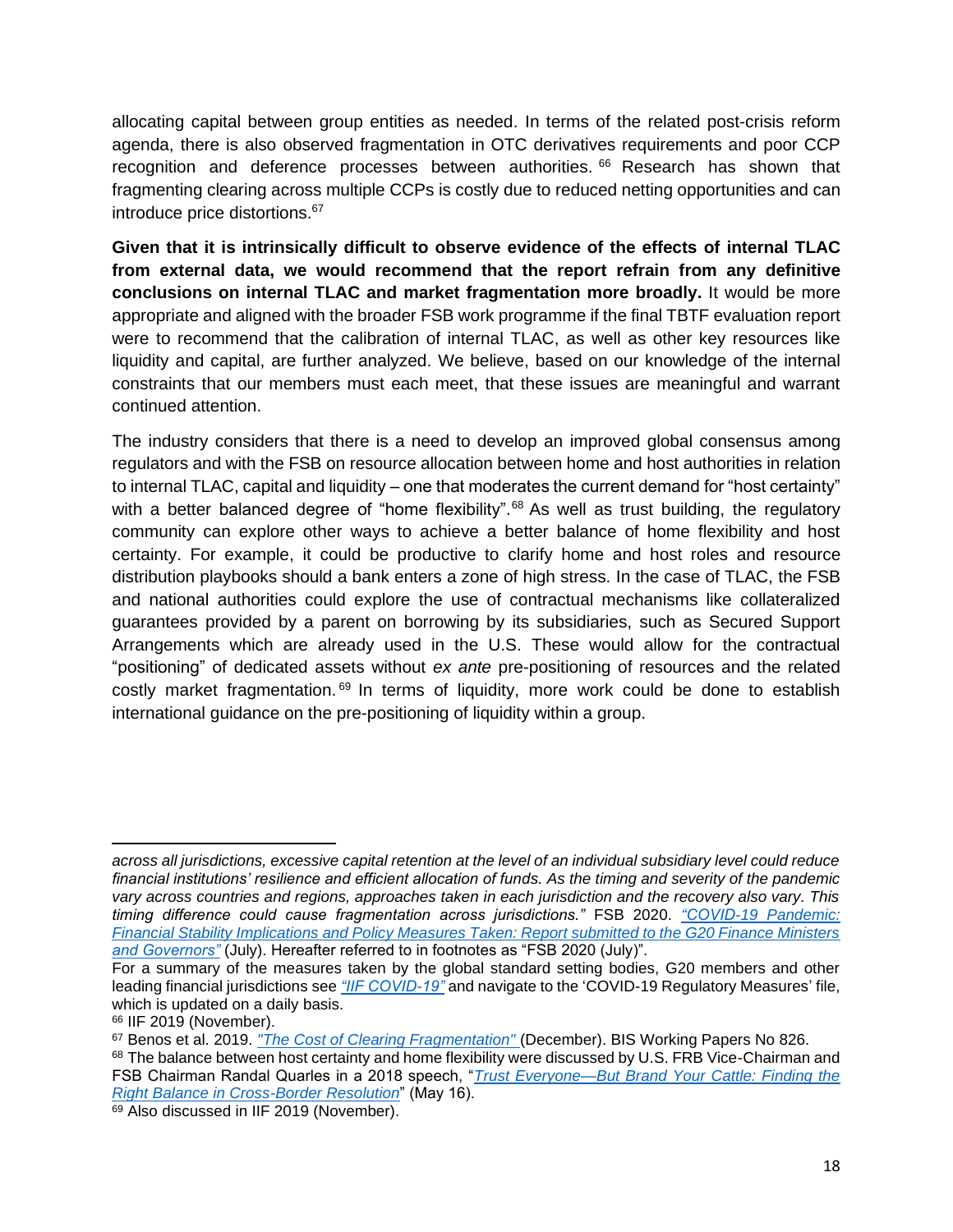### **\*The following section relates to Questions 3, 6, 10 and 11 in the Report.**

#### *Overarching comments on the cost-benefit analysis in the Report*

**From a methodological perspective, although rigorous, the FSB has taken a narrow and technical approach to the cost-benefit analysis. This leads to the dismissal of some channels for social costs and of certain evidence.**

A **social cost-benefit analysis of this scale** is extremely challenging for numerous reasons, including the:

- Wide range of measures, many of which have been recently introduced and implemented at different times and in different ways across countries.
- Number of other reforms which have occurred at the same time, which have also had significant effects although the FSB did not scope these into this evaluation (such as the Basel III reforms and G-SIB buffer framework and methodology).
- Range of firms across which the FSB is examining impacts (G-SIBs and D-SIBs with different business models from 24 diverse economies); and the
- Number of ways in which regulation can generate social costs. Although the FSB has focused on the lending channel, banks provide several important economic services that are affected by regulation. Other key economic services include deposit taking, payments, clearing, custody and settlement, wholesale funding markets activities, capital markets/investment activities.<sup>70</sup>

For these reasons – as also recognized by many policymakers<sup> $71$ </sup> – it is often not possible to **attribute causal effects to policies. Given this practical challenge, we would urge the FSB and other standard setting bodies to give more weight to preliminary evidence, particularly where 'hard' causal evidence is, as yet, unavailable.** We believe that it is important to take a forward-looking approach to identifying and responding to evidence to avoid significant unintended consequences in the medium term.

#### *Specific comments on the cost-benefit analysis*

**Taking a broader view in the cost-benefit analysis – looking at all the evidence and indicators – the social costs of the TBTF reforms (combined with other related post-crisis reforms) have been material. We would suggest that the final Report takes a broader view** 

<sup>70</sup> FSB 2013. *["Recovery and Resolution Planning for Systemically Important Financial Institutions:](https://www.fsb.org/wp-content/uploads/r_130716a.pdf)  [Guidance on Identification of Critical Functions and Critical Shared Services"](https://www.fsb.org/wp-content/uploads/r_130716a.pdf)* (July). These functions, in addition to lending and loan servicing, amount to the five broad categories the FSB has defined as critical functions for the purposes of recovery and resolution planning.

<sup>71</sup> For example, Buch 2019. *["Evidence-based policy: Progress and Next Steps\[1\]"](https://www.bis.org/review/r190925a.pdf)* (September). *"We need to understand the drivers of inflation, productivity and growth, the role of policy, the effects of post-crisis financial sector reforms, and, more generally, the effectiveness of policies that internalize externalities – be it in the financial sector or with regard to environmental spillovers. Not all of these questions can be answered with hard, causal evidence. But learning how the economy is functioning, and understanding the mechanisms and incentives through which policy instruments affect the way people and firms behave is crucial."*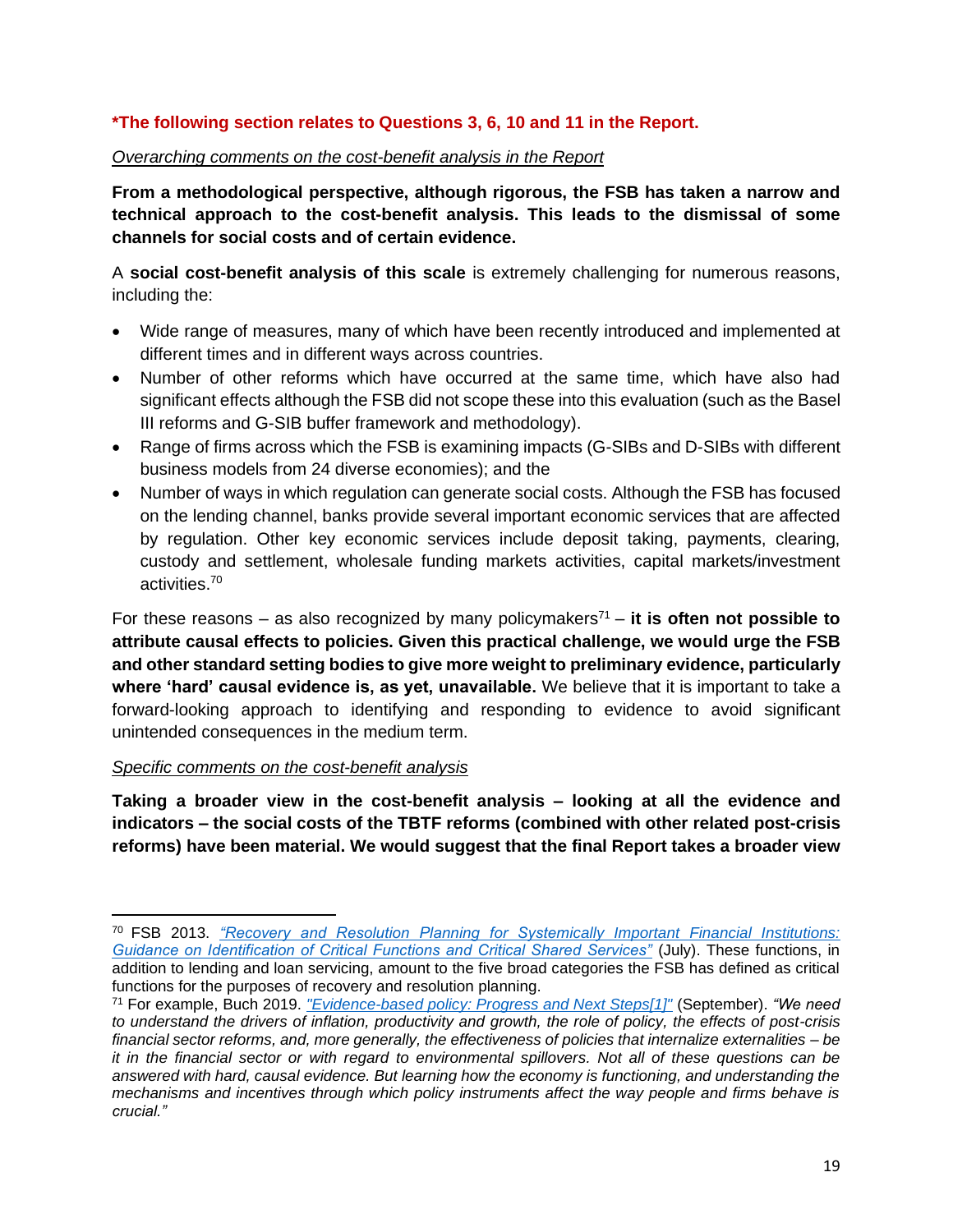**of the cost-benefit analysis and accounts for some specific points when finalizing conclusions from the evaluation.** We would point to the following specific issues.

*Measuring the social benefits of the TBTF reforms.* The cost-benefit analysis follows a standard assumption in the literature that bank capital provides social benefits by reducing the likelihood of a financial crisis, but that the marginal benefit of additional capital diminishes as the level of banking system capital increases. The FSB analysis measures the benefits of the additional capital required on account of the TBTF reforms as a less than 10% increase in the average CET1 ratio, from 7% to 7.59% where the 7% starting point is the baseline CET1 capital requirement for a non-G-SIB (including the capital conservation buffer). However, as already discussed above, Basel monitoring data show that the largest internationally active banks globally now have nearly twice as much CET1 capital resource as in 2011, partly driven by changes in capital requirements and much tougher RWA measurement. To accurately measure the marginal benefit of the additional capital raised by SIBs due to the TBTF reforms, it would be necessary to measure the marginal increase in capital starting from today's much higher level of CET1. The analysis of the net social benefits of the TBTF reforms is strongly influenced by the CET1 starting point, and therefore should use a baseline that is more consistent with actual capital levels in the banking system today.

*Impact of TBTF reforms on lending.* In general, the FSB suggests that the TBTF reforms did not materially affect aggregate lending, despite a fall in the share of credit/GDP by SIBs. However, it is not clear that the Report investigated the appropriate question to deliver evidence in support of that conclusion. The Report investigated the general trends in credit/GDP before and after the reforms, but the relevant question is whether the credit supply was sufficient to meet credit demand in the post-crisis period and, if it was constrained, was that due to TBTF reforms constraining bank lending?

*Role of NBFIs in credit intermediation.* While it is not clear that the Report proves that non-bank finance may have "*picked up the slack"*<sup>72</sup> in terms of meeting some post-crisis lending demand (see previous paragraph on the impact on lending), it does show that non-bank financing has increased in many countries over the past 10 years or so. In their cost-benefit analysis, the FSB does not directly account for changes in the regulatory perimeter and potentially higher risks from NBFIs as an indirect consequence of the TBTF reforms on banks, although it does account for increased lending by NBFIs to discount the social costs of the reforms. This asymmetry in the analysis should in our view be corrected.

# As stated in the TBTF Report:

*"As non-bank financial institutions have picked up market share, some risks have moved outside the banking system. This shift may enhance the stability of the financial system, partly because it may lead to a diversification of funding sources. However, it could also be a source of financial instability. The evaluation has not examined the implications for non-bank financial intermediaries, but the findings on the banking sector reinforce the importance of continuing work by the FSB and standard-setting bodies to assess* 

<sup>72</sup> FSB Report. Page 7.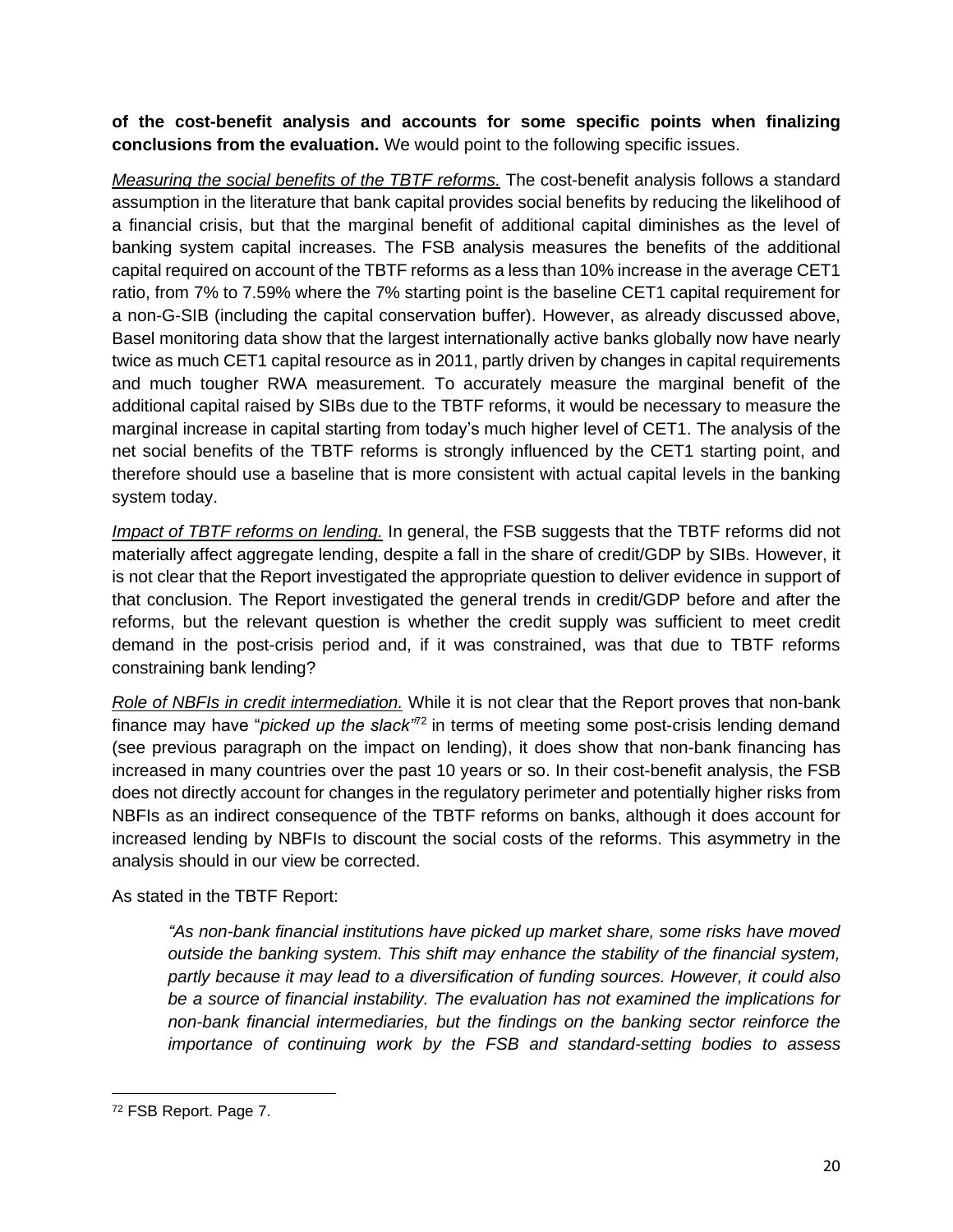*vulnerabilities and develop policy recommendations designed to address related financial stability risks." <sup>73</sup>*

This suggests that, if the FSB had taken a broader scope in the cost-benefit analysis, it would likely have reduced the measured net benefits of the TBTF reforms. The approach taken here by the FSB in the TBTF evaluation is at odds with the broader FSB monitoring in this area, which has been ongoing for several years and has focused on *"[NBFI] credit intermediation activities that may pose bank-like financial stability risks (ie credit intermediation that involves maturity/liquidity transformation, leverage or imperfect credit risk transfer) and/or regulatory arbitrage*". 74

*Reduced liquidity in some key markets, including repo and certain fixed income markets.* The FSB's analysis of social costs focuses largely on credit provision, but banks provide a number of other economic services. For example, large banks play a key role in capital formation and market making. The social cost of disruptions to these activities can be important, as manifested in the March/April market disruptions following the COVID-19 shock. It is notable that the implications of TBTF reforms on market liquidity are not discussed at all in the FSB's Report, even though the topic has received considerable attention in the literature and by regulatory authorities over recent years.<sup>75</sup> As well as reducing market efficiency and access for certain clients, lower liquidity can increase market fragility during stress periods. There are examples of this, including during the severe market stresses in March 2020 following the COVID-19 shock (see Box 1).<sup>76</sup> Reduced liquidity in repo and corporate bond markets has been partly attributed to post-crisis regulation including in two reports by the BIS Committee on the Global Financial System.<sup>77</sup>

*Impact on bank business models and reduced profitability*. The Report excludes the possibility that low profitability for major firms in the banking industry can generate social costs. However, we would argue that long-term low profitability can generate social costs by having an impact – for example, higher end pricing or withdrawal of services – on the many channels through which banks provide critical economic services, and due to less organic capital generation and franchise value to absorb shocks.<sup>78</sup> Low profitability can present additional challenges during severe global

<sup>73</sup> FSB Report. Page 69.

<sup>74</sup> See for example FSB 2011. *["Shadow Banking: Strengthening Oversight and Regulation"](https://www.fsb.org/wp-content/uploads/r_111027a.pdf)* (October) and FSB 2020. *"Global Monitoring Report on [Non-Bank Financial Intermediation 2019"](https://www.fsb.org/wp-content/uploads/P190120.pdf)* (January)

<sup>75</sup> Bank of England 2016. "*[Financial Stability Report](https://www.bankofengland.co.uk/-/media/boe/files/financial-stability-report/2016/july-2016.pdf)*" (July). See chapter on 'Developments in market liquidity'; ESRB 2016. *["Preliminary investigation into the potential impact of a leverage ratio requirement on](https://www.organisationmsi.org/docs/reglementation/Preliminary_investigation_into_the_potential_of_a_leverage_ratio_requirement_on_market_liquidity_en_by_ESRB_Oct2016.pdf)  [market liquidity"](https://www.organisationmsi.org/docs/reglementation/Preliminary_investigation_into_the_potential_of_a_leverage_ratio_requirement_on_market_liquidity_en_by_ESRB_Oct2016.pdf)* (October); Duffie 2016. "*[Submission in Response to U.S. Treasury Notice Seeking Public](https://www.darrellduffie.com/uploads/policy/DuffieTreasuryRFIApril2016.pdf)  [Comment on the Evolution of the Treasury Market Structure](https://www.darrellduffie.com/uploads/policy/DuffieTreasuryRFIApril2016.pdf)*" (April); Ip 2019. *["Reforms Have Made Banks](https://www.wsj.com/articles/reforms-have-made-banks-safer-but-markets-more-brittle-11569416725)  [Safer but Markets More Brittle"](https://www.wsj.com/articles/reforms-have-made-banks-safer-but-markets-more-brittle-11569416725)* Wall Street Journal article (September 25); and Covas and Nelson 2019[.](https://bpi.com/bank-regulations-and-turmoil-in-repo-markets/) *["Bank Regulations and Turmoil in Repo Markets"](https://bpi.com/bank-regulations-and-turmoil-in-repo-markets/)* (September).

 $76$  Another example was from the September 2019 repo market stress. The IMF and other commentators partially attributed that spike in repo rates to the more inelastic supply of repo funding by banks "likely reflecting both tighter regulation and supervision and more conservative internal risk controls following the global financial crisis". See IMF 2020. *["Global Financial Stability Report"](https://www.elibrary.imf.org/view/IMF082/28683-9781513529196/28683-9781513529196/binaries/Global_Financial_Stability_Report_April_2020_Online_Annex_1-1.pdf?utm_source=elib&utm_campaign=sm2020&utm_medium=right_rail&redirect=true)* (April). Annex 1.1.

<sup>77</sup> BIS Committee on the Global Financial System 2016. *["Fixed Income Market Liquidity"](https://www.bis.org/publ/cgfs55.pdf)* (January); BIS Committee on the Global Financial System 2017. *["Repo market functioning"](https://www.bis.org/publ/cgfs59.pdf)* (April); BIS Committee on the Global Financial System 2016. *["Structural changes in banking after the crisis"](https://www.bis.org/publ/cgfs60.pdf)* (January); PWC 2015. *["Global financial markets liquidity study"](https://www.pwc.com/gx/en/financial-services/publications/assets/global-financial-market-liquidity-study.pdf)* (August).

<sup>78</sup> Xu et al. 2019. *["Bank Profitability and Financial Stability"](https://www.imf.org/en/Publications/WP/Issues/2019/01/11/Bank-Profitability-and-Financial-Stability-46470)* (January). IMF Working Paper No. 19/5, page 26.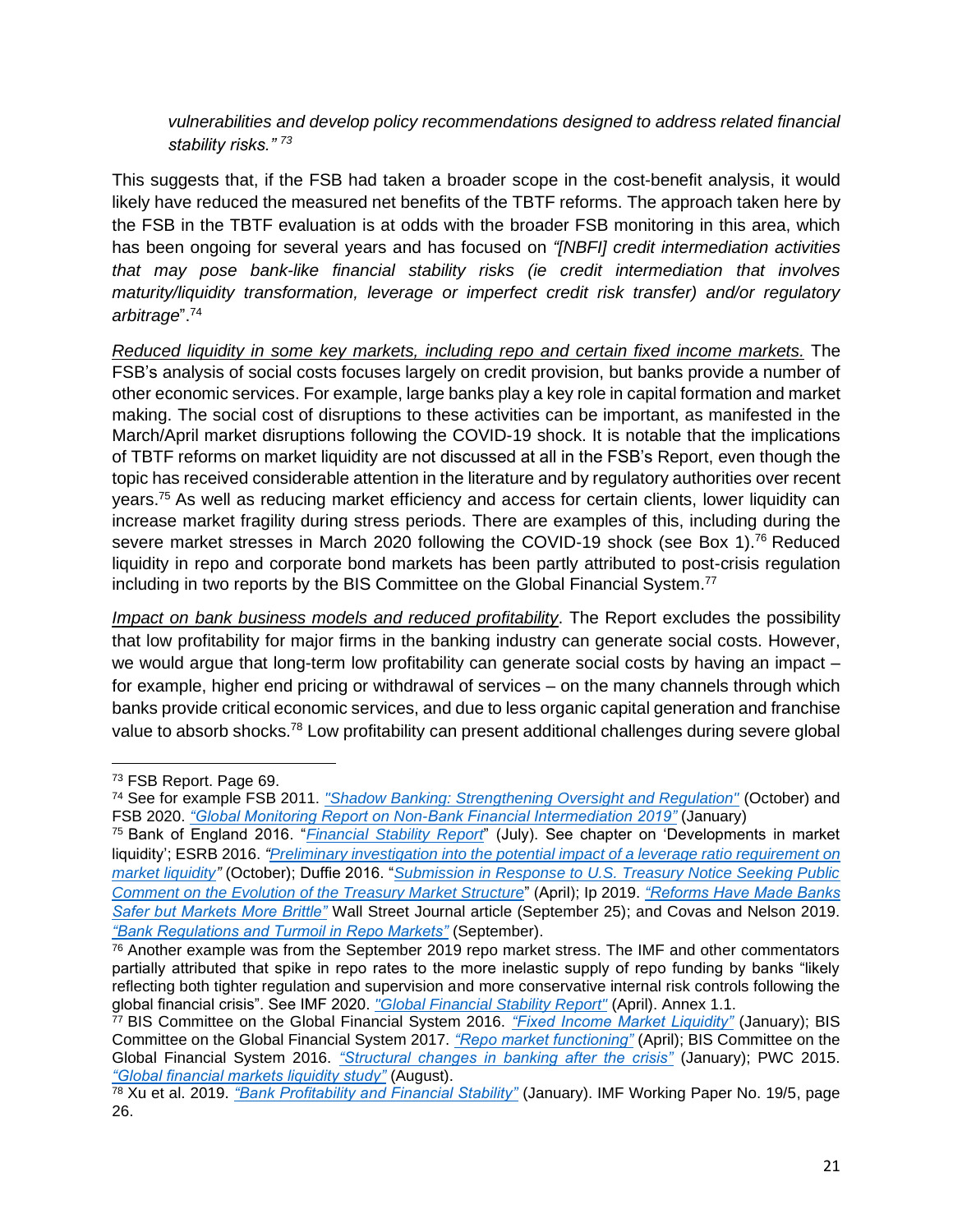stresses such as the one caused by the COVID-19 crisis. As we have already seen in the ongoing COVID-19 crisis, banking systems globally have been and will continue to be an important part of the short- and long-term crisis response by providing support to their clients and the real economy – and in most cases the direct channel through which governments are supporting economies. However, this can expose banks to risks and higher losses in the process. In the context of banking system profitability being under pressure in some regions, wide-spread and severe shocks such as COVID-19 can challenge the long-term viability of business models at some banks. 79

*Market fragmentation.* The FSB's Terms of Reference stated that the TBTF evaluation would examine issues related to market fragmentation and the FSB also stated in an October 2019 update on its work on market fragmentation that "*the [TBTF] evaluation will explore whether and how resolution reforms (including TLAC) affect G-SIBs' cross-border presence and management of capital resources for home and host jurisdictions, and what the implications may be for financial*  stability."<sup>80</sup> As discussed above, the issue of market fragmentation is treated in two themes in the Report: cross-border credit provision and ring-fencing of internal TLAC. On the latter topic, the Report focuses narrowly on internal TLAC and does not explore other sources of market fragmentation. In general, fragmentation resulting from excessive regulatory and supervisory divergence can endanger financial stability by trapping capital, liquidity and risk in local markets, and reduce overall resilience. This also creates significant financial and operational inefficiencies that generate unnecessary costs to end-users, and reduce the capacity of financial firms to serve both domestic and international customers.<sup>81</sup> Taking a broader approach in the assessment of market fragmentation would likely show an increase in the measured social costs.

<sup>79</sup> In presenting the ECB's COVID-19 vulnerability analysis, Andrea Enria commented during a *["media](https://www.bankingsupervision.europa.eu/press/speeches/date/2020/html/ssm.sp200729~4177c94f5b.en.html)  [briefing"](https://www.bankingsupervision.europa.eu/press/speeches/date/2020/html/ssm.sp200729~4177c94f5b.en.html)* on the link between profitability and a bank's ability to absorb shocks in severe macroeconomic scenarios: *"For instance, one of the results highlighted in our findings is that more profitable banks are*  better able to take on the shock of the severe scenario. This is not a surprise, of course. The generation of *profits is the first line of defense for a bank in difficult macroeconomic conditions."* (July 28, 2020). <sup>80</sup> FSB 2019. *["Updates on the Work on Market Fragmentation"](https://www.fsb.org/wp-content/uploads/P141019.pdf)* (October).

<sup>81</sup> FSB 2019 (June). Page 4. *"Market fragmentation can manifest itself in a number of ways. One symptom may be a limited presence of foreign providers of financial services within a given jurisdiction. Another may be a reduction in cross-border capital flows and/or the existence of multiple prices for the same or economically similar financial assets across different jurisdictions or markets. A further symptom may be the segregation of levels of capital and liquidity within local markets that go beyond those commensurate with local risks, or a reduction in the availability of financial services for end-users."*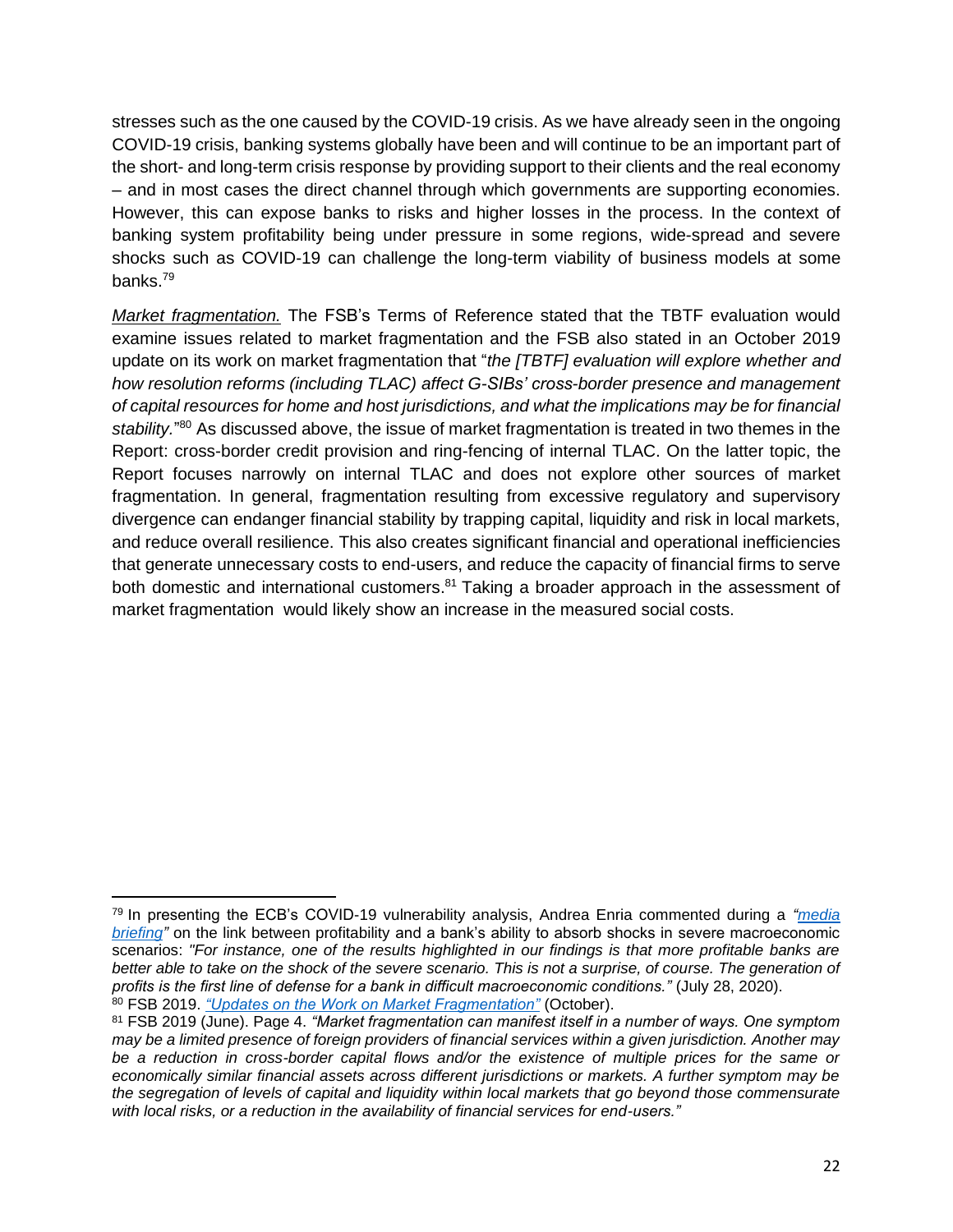### **\*The following section relates to Questions 2 and 11 in the Report.**

#### *Suggestions for the global forward agenda*

**We request that the FSB consider the points outlined in this response when finalizing the TBTF evaluation, and when drawing up the forward agenda of the FSB and global standard setting bodies.** The Industry supports the view that the *"G20 financial reforms have delivered a safer, simpler and fairer financial system" and "(i)t is critical to maintain momentum and avoid complacency in order to achieve the goal of greater resilience"* as noted in the FSB's 2020 work programme*. <sup>82</sup>* We think priorities for the forward agenda should include the following, many of which are either already underway or planned by the FSB, or otherwise indicated as important in the FSB's Consultation Report and other recent publications.

#### *As indicated in the Report or planned by the FSB:*

- Ongoing implementation and evaluation by the official sector to make progress on goingconcern **cross-border coordination and cooperation** and practical preparedness for any future resolution scenarios, with a particular emphasis on **cross-border aspects in resolution planning. Greater transparency by resolution authorities** could be a helpful mechanism to encourage progress in some areas.
- **Work by authorities on operational continuity and access to FMIs in resolution.** As noted in the Report: *"A bank in resolution needs to continue to have access to FMIs (for example payments systems and CCPs) in order to continue to carry out its critical functions and meet obligations. Many jurisdictions are still working on financial and operational continuity and access to FMIs in resolution, but in most cases, this is at an early stage and is focused on G-SIBs only." <sup>83</sup>* The banking industry has made significant efforts to ensure operational continuity with their network of FMIs, but more is still needed in terms of globally consistent engagement between FMIs and resolution authorities on this issue.
- As indicated in the FSB's Report, **continued review of the financial stability implications of a shift in credit intermediation to NBFIs and work on a mapping exercise to understand the critical connections between the banking and non-bank sectors.** <sup>84</sup> We welcome the FSB's planned *"post-mortem of the market turmoil in March 2020"* <sup>85</sup> and the planned **evaluation into the effects of Money Market Fund reforms**. 86
- A **holistic review of the market disruption after the COVID-19 shock**, which the FSB will present to G20 leaders by November 2020.<sup>87</sup>

<sup>82</sup> FSB 2019. *["FSB work programme for 2020"](https://www.fsb.org/wp-content/uploads/P171219.pdf)* (December). Hereafter referred to in footnotes as "FSB 2019 (December)".

<sup>83</sup> FSB Report. Page 29.

<sup>84</sup> See 'Reprioritisation of the FSB work programme' section [here.](https://www.fsb.org/work-of-the-fsb/addressing-financial-stability-risks-of-covid-19/)

 $85$  Ibid.

<sup>86</sup> FSB 2019 (December).

<sup>87</sup> See footnote 6.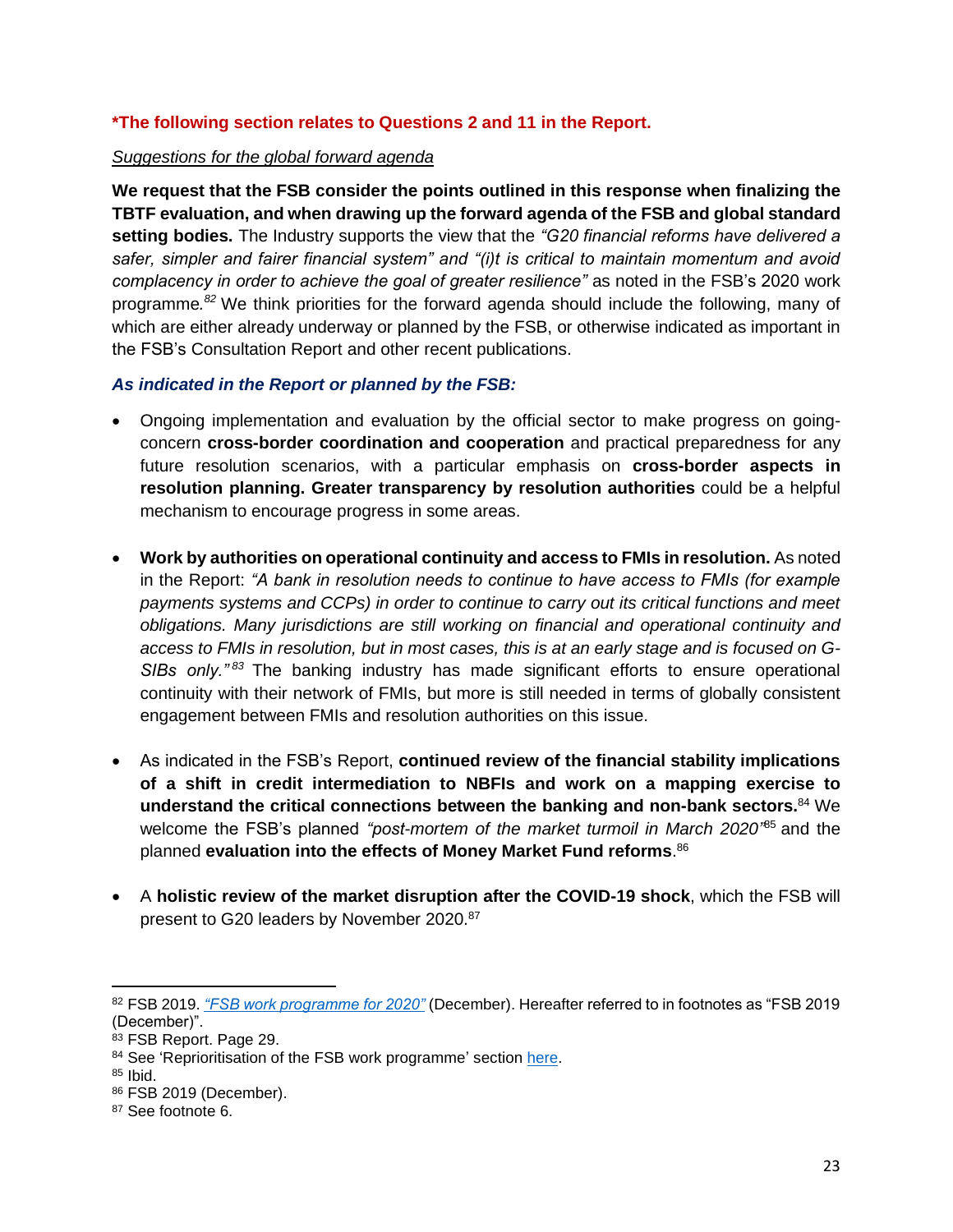#### *Already underway at the FSB:*

- **Work to complete CCP resilience, recovery and resolution policy**. As remarked in the FSB Report "*CCPs are increasingly important for financial stability. A substantial amount of work has therefore been - and continues to be - devoted to maintaining their resilience, identifying options for their recovery and ensuring that they are resolvable. It is important that this continues and the work on CCP resolution is completed*." <sup>88</sup> We agree that some important issues remain to be addressed in international regulatory standards for CCPs to ensure that CCPs are appropriately capitalized, credible CCP resolution strategies are in place and that there is sufficient transparency around risks to clearing members and end users, including in recovery and resolution.*<sup>89</sup>* More can be also be done in terms of improving cross-border coordination between authorities, including completing the establishment of CMGs, developing playbooks and conducting resolution simulation exercises.<sup>90</sup>
- Continued monitoring and investigation into the causes of and ways to address **market fragmentation**, building on the work that has already been undertaken by the FSB and bringing in any new examples that have emerged during the current COVID-19 crisis (such as the challenges of capital and liquidity requirements).<sup>91</sup> The industry considers that there is a need to develop an improved global consensus among regulators and with the FSB on resource allocation between home and host authorities in relation to internal TLAC, capital and liquidity.

#### *Additional suggestions for the forward agenda:*

- A **holistic review of the design and calibration of the G-SIB buffer framework**. As discussed above and in 'COVID-19 Box 1'. Equally, some national authorities may want to revisit the design and calibration of their D-SIB buffer frameworks. This could take place as part of the next BCBS review of the G-SIB methodology. A broader holistic evaluation of the Basel III buffer framework would also be valuable in light of the COVID-19 experience, for example as part of the Basel Committee's recently announced evaluation of its post-crisis reforms. 92
- An investigation into the impact of the suite of post-crisis and TBTF reforms on **market liquidity**. We note that the UK Financial Policy Committee stated in its August 2020 Financial Stability Report that it has "*identified the need for further work domestically and internationally to examine … limits to dealers' capacity to intermediate markets"* and other factors affecting

<sup>88</sup> FSB Report. Page 7.

<sup>89</sup> IIF 2020. *["Response to the FSB Consultation Paper "Financial resources to support CCP resolution and](https://www.iif.com/Portals/0/Files/content/Regulatory/08_20_2020_fsb.pdf)  [the treatment of CCP equity in resolution"](https://www.iif.com/Portals/0/Files/content/Regulatory/08_20_2020_fsb.pdf)* (August).

<sup>90</sup> See FSB 2019. *["2019 Resolution Report –](https://www.fsb.org/wp-content/uploads/P141119-3.pdf) "Mind the Gap""* (November). As of end-2019, for the 13 systemically important CCPs, only 11 have CMGs, only 5 have Cooperation Agreements and credible resolution plans are still lacking in many jurisdictions.

<sup>91</sup> FSB 2020 (July). *"While capital released in a home jurisdiction can have positive externalities across all jurisdictions, excessive capital retention at the level of an individual subsidiary level could reduce financial institutions' resilience and efficient allocation of funds."*

<sup>92</sup> BCBS 2020. "*Basel Committee approves annual G-SIBs [assessment, updates workplan to evaluate post](https://www.bis.org/press/p200925.htm)[crisis reforms.](https://www.bis.org/press/p200925.htm)*" Press release (September 25).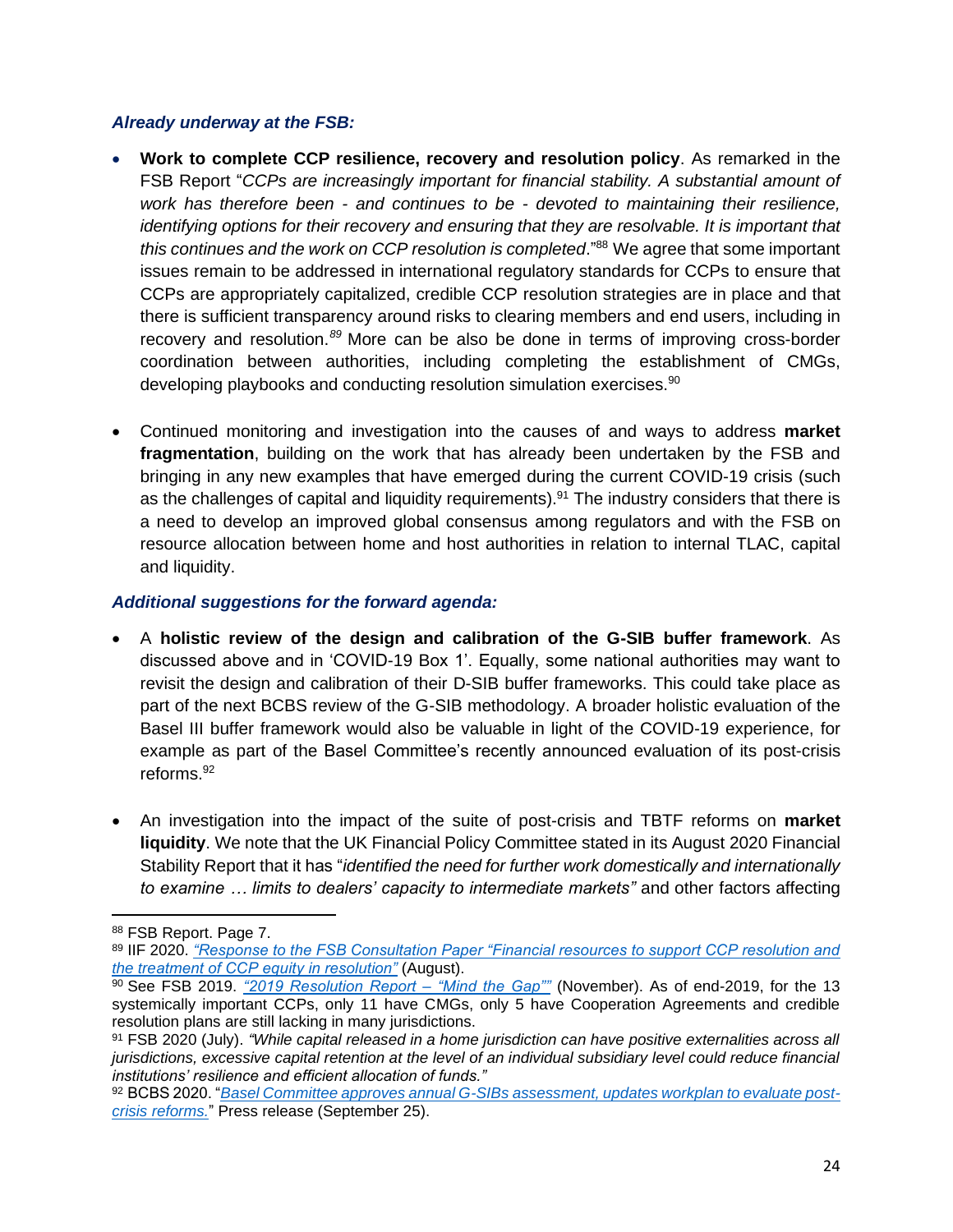the provision of market-based finance, including the role of NBFIs and links between the banking and non-banking systems.<sup>93</sup>

### **\*The following Box relates to Questions 5, 6, 8 and 10 in the Report.**

### **Box 1: Financial stability observations from COVID-19, which are relevant to the FSB's TBTF evaluation<sup>94</sup>**

Banking systems globally entered this crisis having built up a high level of resilience and they have been able to maintain confidence through this highly uncertain period. As remarked by the Bank of England*: "The core banking system remained resilient, largely due to reforms introduced in the decade after the global financial crisis, which have significantly improved the ability of UK and other banking systems to absorb losses while continuing to lend to the real economy."*<sup>95</sup>

During the ongoing COVID-19 crisis, the banking industry has also shown its commitment to being a key part of the solution and is dedicating enormous resources to help minimize the economic fallout globally. The industry embraced its role as provider of credit and liquidity to the economy and responded to calls from policy makers to take on additional risk and balance sheet usage, including by lending to firms and households. This constructive response has been recognized by the FSB and other authorities.<sup>96</sup>

The COVID-19 crisis has shown the continuing importance of the banking system to support clients and the broader economy. Banking systems have remained well capitalized and liquid, as well as operationally resilient. So far, no significant banks have failed. Many government and central bank support measures have been executed through the banking system.<sup>97</sup>

COVID-19 crisis has arguably been the first major global test of the post-global financial crisis regulatory framework, including the TBTF reforms.<sup>98</sup> Some initial observations include:

• During the market stress that began in March 2020, many entities, especially NBFIs, sought to raise cash urgently (including money market funds, open-ended funds, and leveraged hedge funds). In addition, CCPs<sup>99</sup> and other intermediaries raised initial margin

<sup>93</sup> Bank of England 2020. *["Financial Stability Report"](https://www.bankofengland.co.uk/-/media/boe/files/financial-stability-report/2020/august-2020.pdf?la=en&hash=2D820EFD16973AF9CB27F1C29507E0D55E03E1F5)*. (August). Hereafter referred to as "Bank of England 2020 (August)".

<sup>94</sup> There are many other observations about the functioning of post-crisis regulation during the COVID-19 crisis, but we focus here on those that relate to systemically important institutions and other issues relevant to the TBTF evaluation.

<sup>95</sup> Bank of England (2020).

<sup>96</sup> Ryozo Himino 2020. "*[Introductory remarks at FSB Virtual Meeting on Policy Responses to COVID-19](https://www.fsb.org/wp-content/uploads/S260520.pdf)*" (May). FSB 2020 (July).

<sup>97</sup> See *["IIF COVID-19"](https://www.iif.com/COVID-19)* and navigate to COVID-19 Global Policy Response Summary, which is updated on a daily basis.

<sup>98</sup> Although, as discussed in the FSB report, there have been idiosyncratic cases of bank distress and failure in recent years.

<sup>99</sup> BIS 2020. *["The CCP-bank nexus in the time of Covid-19"](https://www.bis.org/publ/bisbull13.pdf)* (May).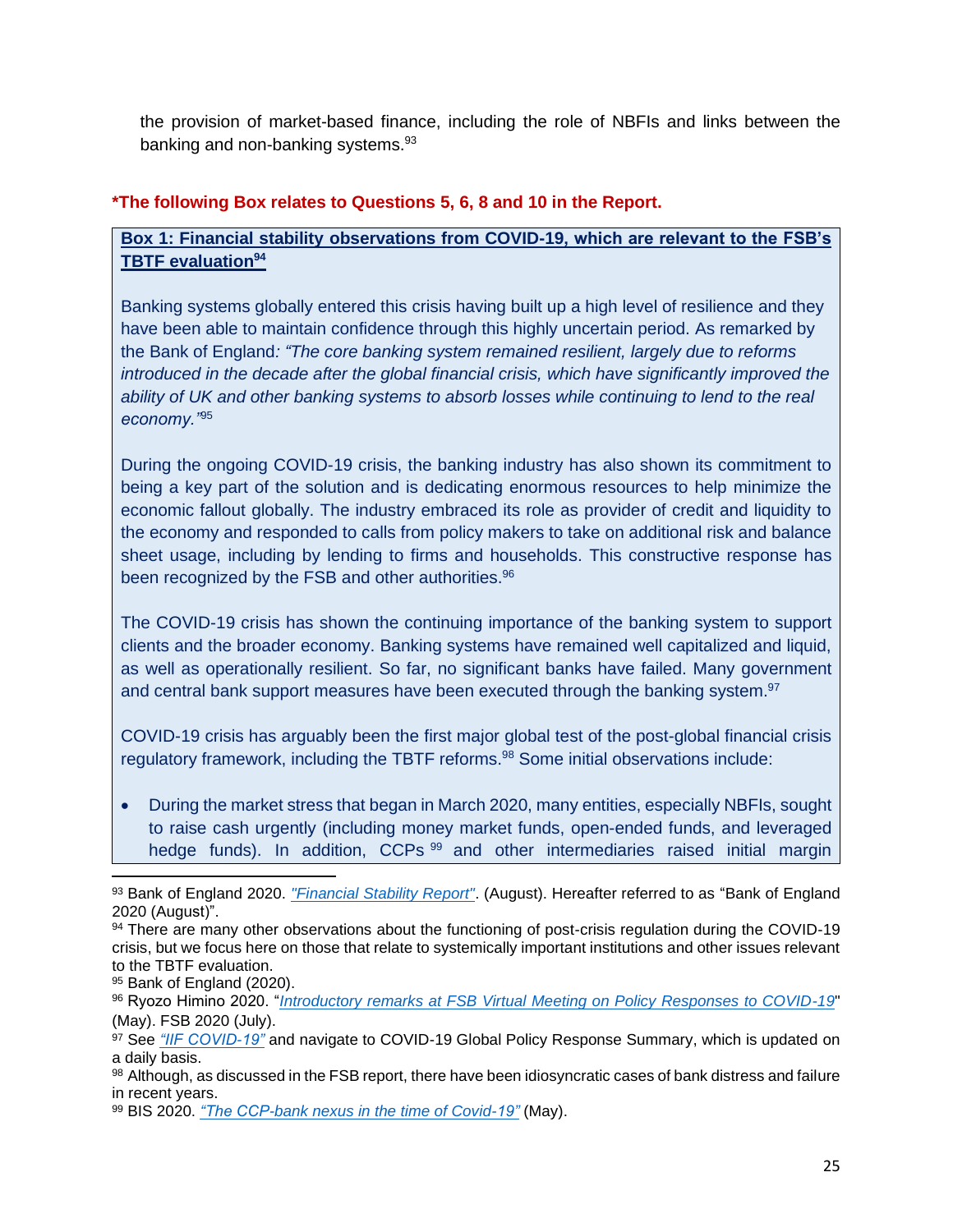requirements substantially (an average increase of  $67\%$  over 2020 Q1).<sup>100</sup> The Bank of England summarized this period as the "Dash for Cash".

- At the same time that demand was spiking, many bank broker-dealers were constrained in their ability to intermediate in this urgent rebalancing.<sup>101</sup> This has been attributed to various restrictions including leverage ratio (LR), LCR, G-SIB surcharges, procyclical RWA increases, legal entity constraints and sometimes the combination of the above. <sup>102</sup> A sharp increase in demand met a relatively constrained supply, leading to the significant disruptions observed in many markets.
- The ability to use Basel III buffers is being tested in a global crisis for the first time. Despite helpful statements about the usability of buffers from the BCBS and individually by some central banks, some challenges to buffer usability have been observed. Certain buffers – particularly systemic buffers - appear to be less 'usable' than others like the countercyclical or capital conservation buffers. The prospect of future G-SIB buffer increases due to the 'footprint' of the Crisis and response measures on banks' balance sheets is a medium-term concern, which could have a procyclical effect.
- Regulatory authorities across the world have needed to deploy hundreds of measures,  $103$ including policy adjustments, to address these issues and enable the banking system to play a more countercyclical, shock-absorbing role. In general, a high degree of regulatory and supervisory coordination has been demonstrated, which has contributed very positively to the effectiveness of measures taken. However, some regulatory interventions further inhibited the flow of capital and liquidity between group entities. For example, through constraints on internal dividend payments within a group, which are used as a means of

<sup>100</sup> Bank of England 2020 (August). Figure for non-UK CCPs; the Bank of England noted that UK CCPs reported similar increases in initial margin.

<sup>101</sup> For example, see BIS 2020. *["US dollar funding markets during the Covid-19 crisis -](https://www.bis.org/publ/bisbull14.pdf) the money market [fund turmoil"](https://www.bis.org/publ/bisbull14.pdf)* (May). Also noted in Bank of England 2020 (August). Page 74: *"While dealers did not immediately step back as the demand for liquidity surged, evidence suggests their capacity was constrained, including in the US Treasury and gilt markets ― so the cost of trading spiked and market illiquidity intensified just as market participants were seeking the cash to meet those margin calls."*

See also Duffie 2020. "*[Still the World's Safe Haven? Redesigning the U.S. Treasury market after the](https://www.brookings.edu/research/still-the-worlds-safe-haven/#:~:text=Darrell%20Duffie,-Dean%20Witter%20Distinguished&text=Over%20several%20tense%20days%20in,safe%20haven%20in%20a%20crisis.)  [COVID-19 crisis](https://www.brookings.edu/research/still-the-worlds-safe-haven/#:~:text=Darrell%20Duffie,-Dean%20Witter%20Distinguished&text=Over%20several%20tense%20days%20in,safe%20haven%20in%20a%20crisis.)*" (June).

See also article by Justin Baer, Wall Street Journal 2020, *["The Day Coronavirus Nearly Broke the Financial](https://www.wsj.com/articles/the-day-coronavirus-nearly-broke-the-financial-markets-11589982288)  [Markets"](https://www.wsj.com/articles/the-day-coronavirus-nearly-broke-the-financial-markets-11589982288)* (May 20): "*In one prominently reported anecdote, on March 16, when Vikram Rao, the head bond trader of Capital Group, asked executives that he knew at many of the big banks "for an explanation on*  why they wouldn't trade, they had the same refrain: There was no room to buy bonds and other assets and *still remain in compliance with tougher guidelines imposed by regulators after the previous financial crisis. In other words, capital rules intended to make the financial system safer were, at least in this instance, draining liquidity from the markets. One senior bank executive leveled with him: 'We can't bid on anything that adds to the balance sheet right now.'"* 

<sup>102</sup> Council on Foreign Relations, Blog Post 2020. *["Revisiting the Ides of March, Part III: Scary Stories to](https://www.cfr.org/blog/revisiting-ides-march-part-iii-scary-stories-tell-dark)  [Tell in the Dark"](https://www.cfr.org/blog/revisiting-ides-march-part-iii-scary-stories-tell-dark)* (July) and BPI 2020. *["The LCR Catch-22](https://bpi.com/the-lcr-catch-22-to-disclose-or-not-to-disclose/) — to Disclose, or Not to Disclose"* (July).

<sup>103</sup> See *["IIF COVID-19"](https://www.iif.com/COVID-19)* and navigate to COVID-19 Regulatory Measures, which is updated on a daily basis. Also see FSB 2020. *["COVID-19 pandemic: Financial stability implications and policy measures taken –](https://www.fsb.org/2020/07/covid-19-pandemic-financial-stability-implications-and-policy-measures-taken-report-to-the-g20/) [Report to the G20"](https://www.fsb.org/2020/07/covid-19-pandemic-financial-stability-implications-and-policy-measures-taken-report-to-the-g20/)* (July). Where "(a)s of 30 June, FSB members have submitted more than 1,500 entries to the FSB repository of policy measures"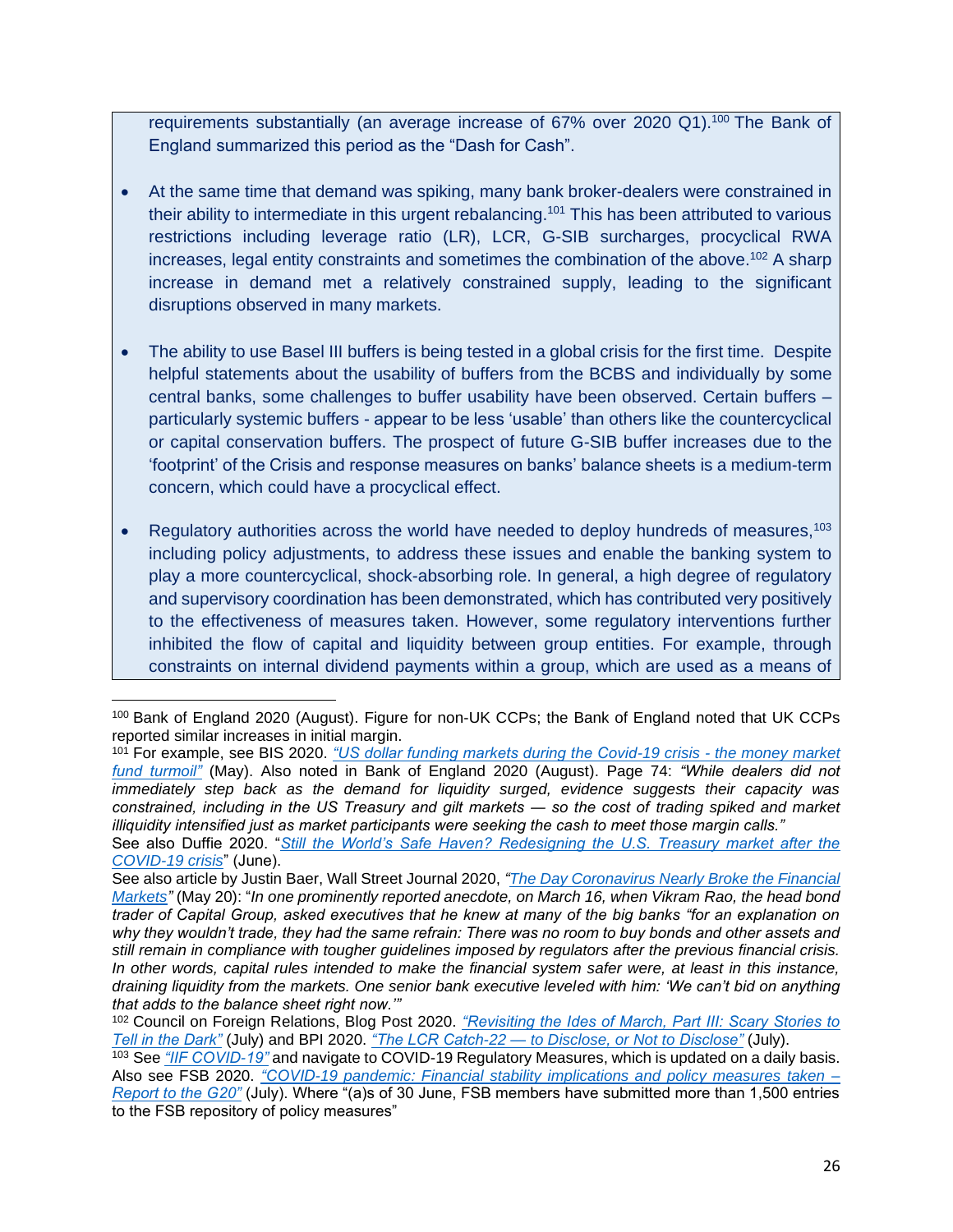allocating capital between group entities as needed, and similar constraints on the movement of liquidity between entities.

*We encourage policy makers to examine the COVID-19 crisis and consider what lessons can be learned about the current global regulatory framework. While ad-hoc measures will always be needed to address the specifics of a crisis, we should be able to improve the framework and reduce the scale and urgency of required action. We suggest a focus on a few elements, including: procyclicality of capital measures and liquidity (e.g. initial margin), the design and usability of buffers, the challenges of legal entity fragmentation, and the interactions of requirements (such as LR, LCR and G-SIB surcharges). We therefore welcome the Basel Committee's recently announced update to its work programme to evaluate its post-crisis reforms, incorporating lessons learned from the COVID-19 crisis. 104*

A crisis of this severity is a natural test of the credibility of resolution reforms. Different data sources indicate that TLAC debt is behaving as a 'normal' credit-bearing debt class. For example, data on U.S. G-SIBs shows that spreads on comparable holding company and operating company debt spiked in March 2020 with holding company spreads taking longer to return to pre-COVID levels, likely indicating the higher perceived likelihood of negative tail events and potentially bail-in.<sup>105</sup> (See Annex for further evidence.)

*In the final phase of its TBTF evaluation, the FSB could explore data from the COVID-19 crisis for further evidence about the credibility of the TBTF reforms during a period of heightened stress.*

<sup>104</sup> BCBS 2020. "*[Basel Committee approves annual G-SIBs assessment, updates workplan to evaluate](https://www.bis.org/press/p200925.htm)  [post-crisis reforms.](https://www.bis.org/press/p200925.htm)*" Press release (September 25).

<sup>105</sup> Also see BPI 2020. *["Putting "Too Big to Fail" to Rest: Evidence from Market Behavior in the COVID-19](https://bpi.com/putting-too-big-to-fail-to-rest-evidence-from-market-behavior-in-the-covid-19-pandemic/)  [Pandemic"](https://bpi.com/putting-too-big-to-fail-to-rest-evidence-from-market-behavior-in-the-covid-19-pandemic/)* (September 9). This article measures how the pandemic affected U.S. G-SIB bank funding costs, namely the behavior of unsecured bond spreads, compared to funding costs for non-GSIBs during 2020. One of the results is that spreads of G-SIBs showed a stronger response to changes in the economic outlook relative to the spreads of non-GSIBs during the early stages of the COVID-19 pandemic.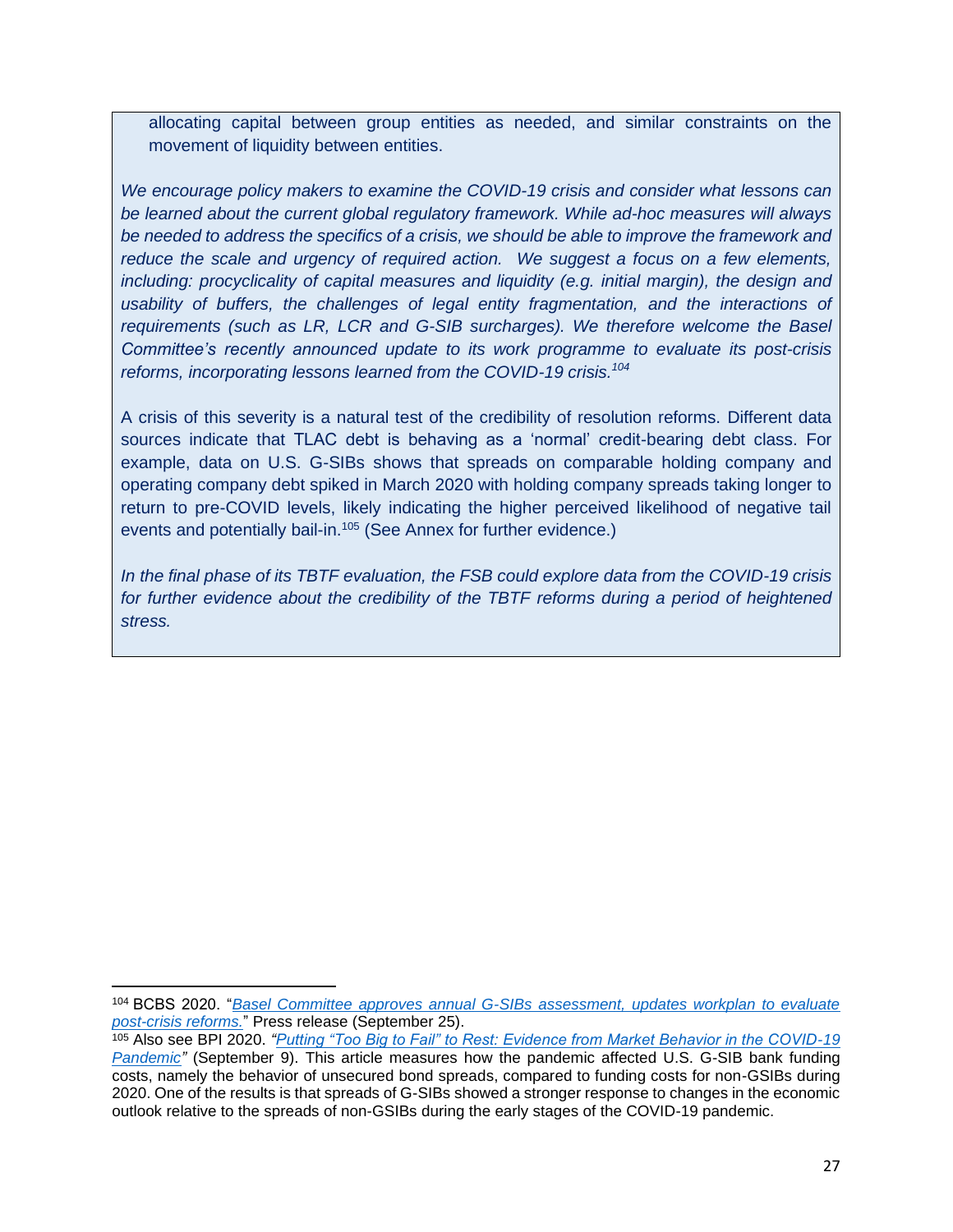#### **Annex: Additional evidence on the TBTF subsidy**

#### **\*The Annex material relates to Questions 1, 3, 5 and 8 in the Report.**

Other market-based measures show that the cost of SIB funding is now sensitive to its riskiness. In recent years, large U.S. and European banks' debt has been trading roughly in line with - or a bit wider than - comparable industrial debt spreads, whereas banks often traded below industrials before the global financial crisis perhaps because of perceptions of TBTF (see Figures 2 and 3). After a generalized spike in all spreads in 2008-09, a new equilibrium was reached where banks became a relatively "normal" credit class and the cost of large bank funding has become more sensitive to its riskiness.<sup>106</sup>

This pattern has been stable so far during the COVID-19 crisis, which caused an initial spike in both bank and industrial spreads. These data suggest that markets were not pricing in a TBTF subsidy for large U.S. or European banks during the significant COVID-19 shock.

The U.S. market also provides an interesting one to further explore this topic given that the small bank sector has been subject to FDIC resolution nationwide for many years. The spreads between G-SIBs and smaller banks widened during the global financial crisis, suggesting a perception of increased protection; however, now the average spread for G-SIBs tends to be slightly wider than regional banks. Although Europe is a more heterogenous market, capital markets data shows that European banks trade in a similar fashion to their U.S. peers. The spread relationship in European banks broadly suggest that MREL instruments are trading as expected for a normal credit class.

The FSB Report suggests that, while reforms have reduced perceptions of a TBTF subsidy relative to the peak of the global financial crisis, they may not have achieved significant change relative to the years preceding the global financial crisis. We suggest that the evidence from certain markets, such as the U.S., would support a stronger conclusion that the TBTF reforms have shifted expectations much more strongly, and suggest that any TBTF subsidy is now very small.

<sup>106</sup> After the global financial crisis, spreads on U.S. Agency debt became significantly less volatile (see pale blue line in Figure 2) and compressed towards U.S. Treasury rates as the perceived implicit government guarantee for Agency debt caused investors to price them more akin to government-backed securities such as Treasury bonds.